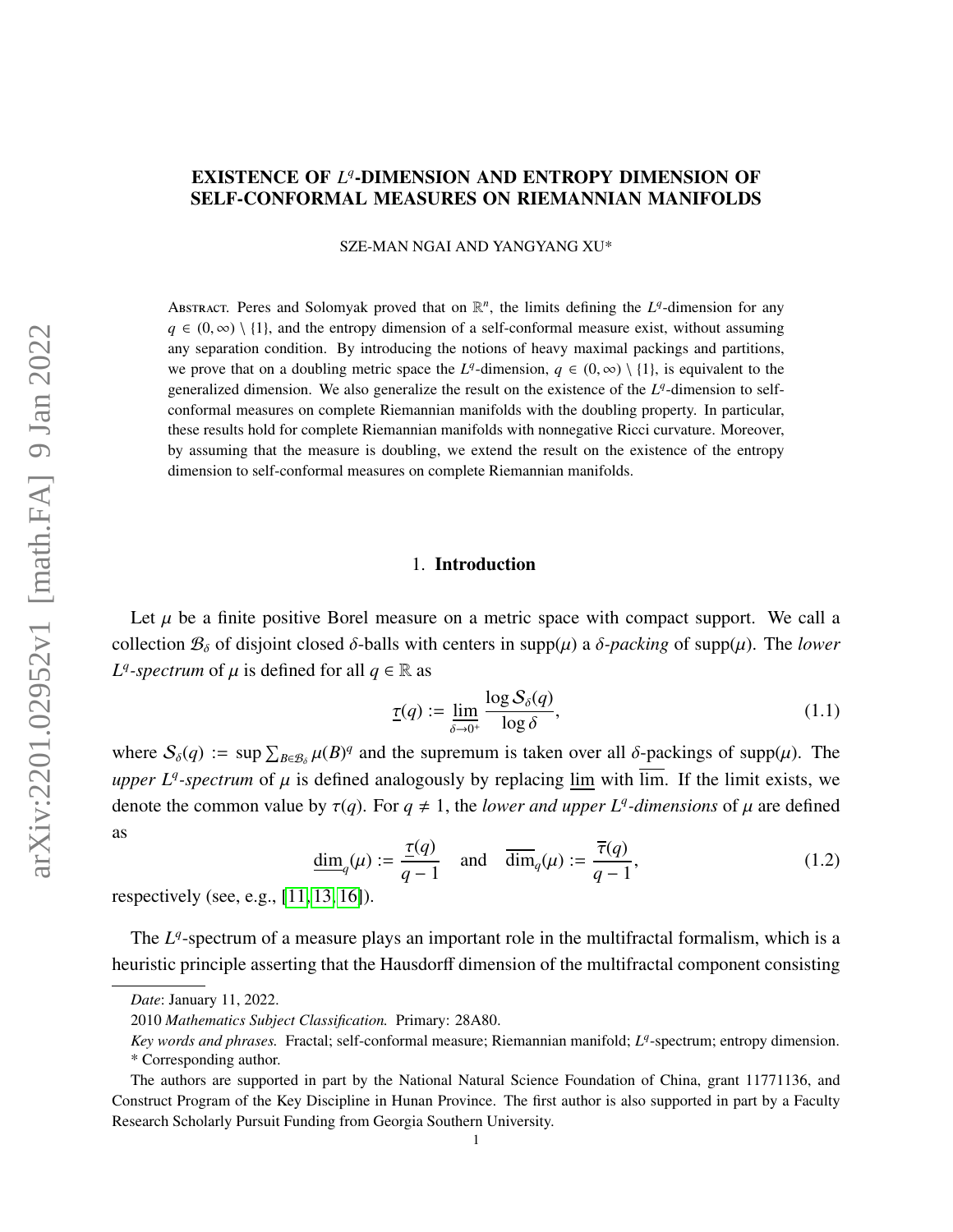of points in supp( $\mu$ ) with local dimension being  $\alpha$  is equal to the Legendre transform of  $\tau(q)$ , i.e.,

$$
\dim_{\mathrm{H}} \left( \left\{ x \in \mathrm{supp}(\mu) : \lim_{\delta \to 0^+} \frac{\log \mu(B_\delta(x))}{\log \delta} = \alpha \right\} \right) = \tau^*(\alpha),
$$

where we recall that  $\tau^*(\alpha) := \inf{\{\alpha q - \tau(q) : q \in \mathbb{R}\}}.$ 

For  $\delta > 0$ , let P be a finite Borel  $\delta$ -partition of supp $(\mu)$ , i.e., the diameter of any element in P is at most δ. Define

$$
h(\mu, \mathcal{P}) := -\sum_{P \in \mathcal{P}} \mu(P) \log \mu(P).
$$

Let

 $h(\mu, \delta) := \inf\{h(\mu, \mathcal{P}) : \mathcal{P}$  is a finite Borel  $\delta$ -partition of supp $(\mu)\}.$ 

The *entropy dimension* of  $\mu$  is defined as

<span id="page-1-1"></span>
$$
\dim_e(\mu) := \lim_{\delta \to 0^+} \frac{h(\mu, \delta)}{-\log \delta},\tag{1.3}
$$

if the limit exists.

Let  $\mu$  be a finite positive Borel measure on a metric space with compact support *K*. The  $L^q$ dimension (also called *generalized dimension* in [\[14\]](#page-25-2)) is defined by Hentschel and Procaccia [\[8\]](#page-24-1) (see also [\[16\]](#page-25-1)) as

<span id="page-1-0"></span>
$$
\lim_{\delta \to 0^+} \frac{\log \int_K \mu(B_\delta(x))^{q-1} d\mu}{(q-1)\log \delta}, \quad q \neq 1,
$$
\n(1.4)

if the limit exists. For metric spaces with the doubling property, Guysinsky and Yaskolko [\[6\]](#page-24-2) proved that for  $q > 1$ , the definition in [\(1.4\)](#page-1-0) is equivalent to the Renyi dimension, which is formulated by using the so-called grid partitions (see definition in Section 4). For  $0 < q < 1$  and measures on  $\mathbb{R}^n$ , Barbaroux *et al.* [\[1\]](#page-24-3) proved that the definitions of the  $L^q$ -dimension in [\(1.2\)](#page-0-0) and [\(1.4\)](#page-1-0) are equivalent. Moreover, for complete metric spaces and  $q < 0$ , Germinet and Tcheremchantsev [\[4\]](#page-24-4) considered the equivalence of the definitions of the  $L<sup>q</sup>$ -dimension in [\(1.2\)](#page-0-0) and [\(1.4\)](#page-1-0).

We say that a metric space *X* is *doubling* if there exists  $N_0 \in \mathbb{N}$  such that any 2*r*-ball can be covered by a union of at most  $N_0$  balls of radius r. A measure  $\mu$  is called *doubling* on X if there exists a constant  $C \ge 1$  called a *doubling constant* such that for any  $x \in X$  and  $r > 0$ ,

$$
\mu(B_{2r}(x))\leq C\mu(B_r(x)).
$$

In particular, for any  $R \ge r > 0$ ,

<span id="page-1-2"></span>
$$
\mu(B_R(x)) \le C^{\log_2(\frac{R}{r})} \mu(B_r(x)).\tag{1.5}
$$

Moreover, each metric space that carries a doubling measure must be doubling (see Proposition [A.1\)](#page-23-0).

In this paper, the notions of heavy maximal packings and partitions (see definitions in Section [2\)](#page-3-0) will play an important role. Roughly speaking, given a measure  $\mu$  with compact support, we can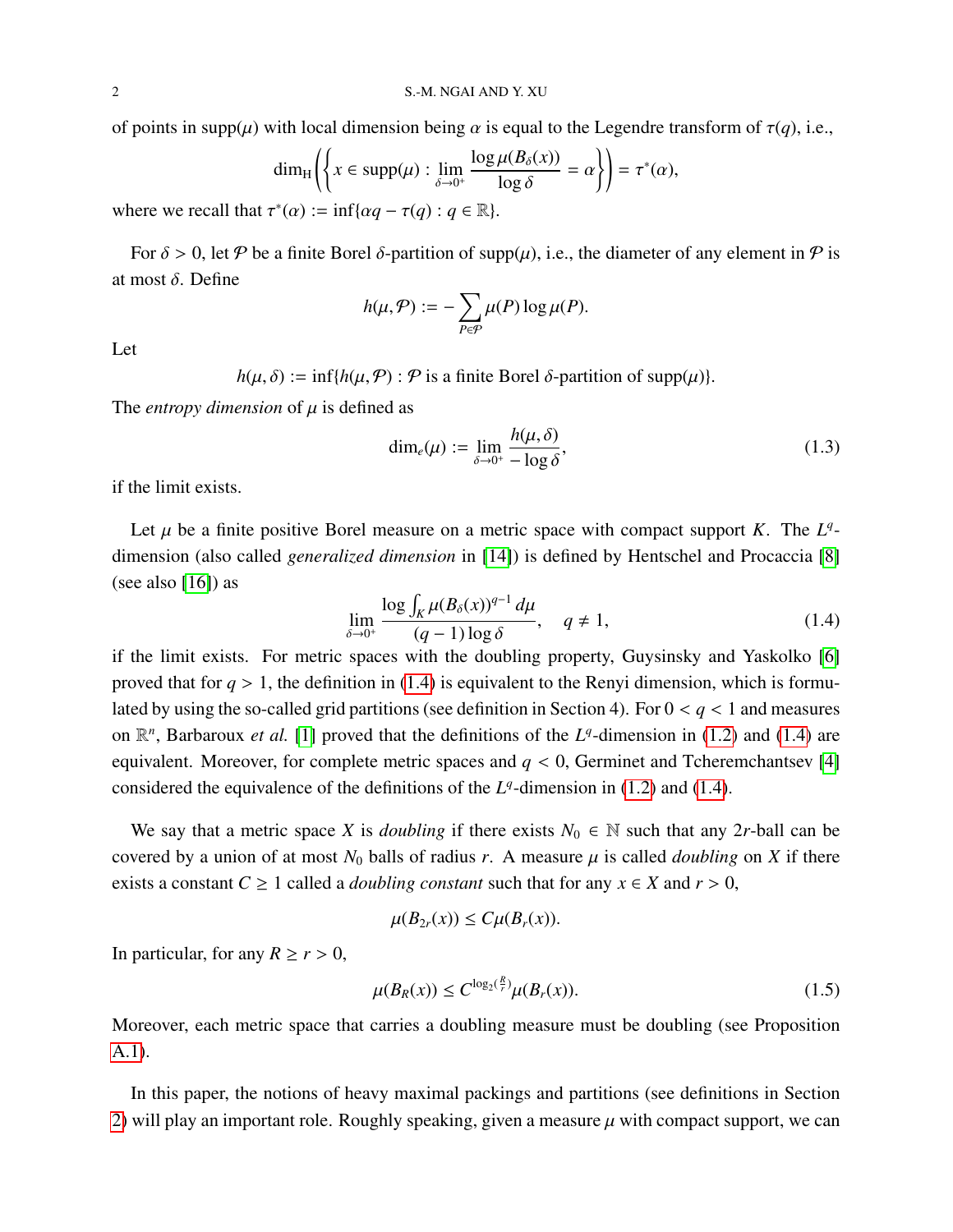use heavy maximal δ-packings to define  $\tau(q)$ . Moreover, we can use a heavy maximal δ-packing to construct a cover of the self-conformal set in such a way that each member of the cover corresponds to a member of the heavy maximal  $\delta$ -packing that has comparable  $\mu$  measure.

We first show that for a doubling metric space, the expression in  $(1.4)$  is equivalent to the  $L<sup>q</sup>$ -dimension defined by [\(1.2\)](#page-0-0) for any  $q \in (0, \infty) \setminus \{1\}$ . We obtain the equivalence for  $q > 1$  by showing that [\(1.1\)](#page-0-1) is equivalent to the Renyi dimension defined in [\[6\]](#page-24-2). The case  $0 < q < 1$  is obtained by generalizing a result in [\[1\]](#page-24-3).

<span id="page-2-0"></span>Theorem 1.1. *Let X be a doubling metric space. Assume that* µ *is a finite positive Borel measure on X with compact support K. Then for any*  $q \in (0, \infty) \setminus \{1\}$ *, the definitions of the L<sup><i>q*</sup>-dimension in *[\(1.2\)](#page-0-0) and [\(1.4\)](#page-1-0) are equivalent.*

Assume that  ${S_i}_{i=1}^{\ell}$  is a conformal iterated function system (CIFS) (see definition in Section [3\)](#page-9-0). Let  $K = \bigcup_{i=1}^{\ell} S_i(K)$  be the self-conformal set, and  $\mu = \sum_{i=1}^{\ell} p_i \mu \circ S_i^{-1}$  be the self-conformal measure with  $K = \text{supp}(\mu)$ , where  $(p_1, \ldots, p_\ell)$  is a probability vector. Peres and Solomyak [\[15\]](#page-25-3) proved that for any self-conformal measure on  $\mathbb{R}^n$ , the limits defining the *L<sup>q</sup>*-dimension for any  $q \in (0, \infty) \setminus \{1\}$ , and the entropy dimension exist, without assuming any separation condition. The purpose of this paper is to obtain similar results for self-conformal measures on Riemannian manifolds. Selfconformal measures on Riemannian manifolds have been studied by Patzschke [\[14\]](#page-25-2). By assuming the open set condition (OSC), Patzschke proved that the multifractal formalism holds for a selfconformal measure defined by a CIFS of  $C^{1+\gamma}$  diffeomorphisms on a Riemannian manifold.

Our second objective in this paper is to generalize the result on the existence of the  $L<sup>q</sup>$ -dimension in [\[15\]](#page-25-3) to complete smooth Riemannian manifolds with the doubling property. We mention that we do not assume that the measure is doubling. In the proof of [\[15\]](#page-25-3),  $\mathbb{R}^n$  is partitioned into  $2^{-t}$ -mesh cubes of the form

$$
\mathcal{P}_t = \left\{ \prod_{i=1}^n [k_i 2^{-t}, (k_i + 1) 2^{-t}), \quad k_i \in \mathbb{Z} \right\}, \quad t \in \mathbb{N}.
$$

Any set of diameter less than  $2^{-t}$  can intersect no more than  $3^n$  members of  $\mathcal{P}_t$ . For Riemannian manifolds, such a partition is not possible. We use some properties equivalent to the doubling property (see Lemma [2.1\)](#page-5-0) to deal with this problem.

<span id="page-2-1"></span>Theorem 1.2. *Let M be a complete n-dimensional smooth Riemannian manifold with the doubling property. Assume that* µ *is a self-conformal measure on M with compact support K. Then for q* > 0*, the limit defining the L<sup>q</sup>-spectrum in [\(1.1\)](#page-0-1) exists. In particular, for any <i>q* ∈ (0, ∞) \ {1}*, the*<br>*L*<sup>q</sup> dimension defined by (1.2) with *L q -dimension defined by [\(1.2\)](#page-0-0) exists.*

It follows from the Bishop-Gromov comparison theorem that a complete *n*-dimensional Riemannian manifold with nonnegative Ricci curvature has the doubling property (see, e.g., [\[3\]](#page-24-5)). In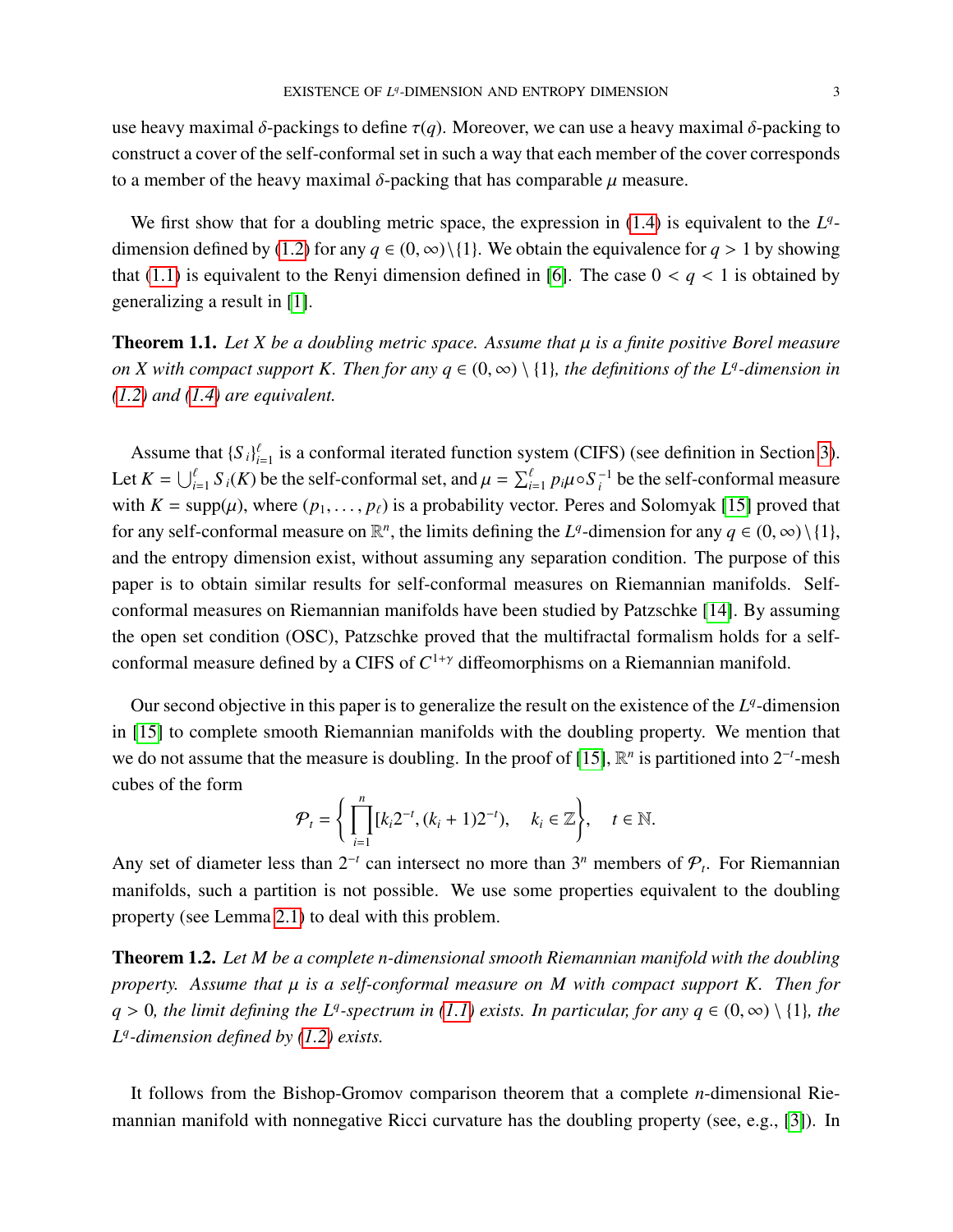### 4 S.-M. NGAI AND Y. XU

fact, any 2*r*-ball can be covered by no more than 4*<sup>n</sup>* balls of radius *r*. Thus, the following corollary is a direct consequence of this fact, Theorem [1.1](#page-2-0) and Theorem [1.2.](#page-2-1)

Corollary 1.3. *Let M be a complete n-dimensional smooth Riemannian manifold with nonnegative Ricci curvature. Then the conclusions of Theorem [1.1](#page-2-0) and Theorem [1.2](#page-2-1) hold respectively.*

By assuming that  $\mu$  is doubling, and using maximal partitions, we extend the result concerning the existence of the entropy dimension in [\[15\]](#page-25-3) to complete smooth Riemannian manifolds.

<span id="page-3-1"></span>**Theorem 1.4.** Let M be a complete n-dimensional smooth Riemannian manifold. Assume that  $\mu$ *is a self-conformal doubling measure on M with compact support K. Then the entropy dimension defined by [\(1.3\)](#page-1-1) exists.*

The rest of this paper is organized as follows. Section [2](#page-3-0) summarizes some basic definitions, facts, and preliminary results on metric spaces. We also prove several lemmas. Section [3](#page-9-0) summarizes the definition and properties of CIFSs on Riemannian manifolds. In Section [4,](#page-10-0) we prove that the definitions of the *L<sup>q</sup>*-dimension of  $\mu$  in [\(1.2\)](#page-0-0) and [\(1.4\)](#page-1-0) are equivalent. Section [5](#page-13-0) and Section [6](#page-17-0) are denoted to the next of Theorem 1.2 and Theorem 1.4 are restricted to Theorem 2 are expected. are devoted to the proof of Theorem [1.2](#page-2-1) and Theorem [1.4](#page-3-1) respectively. In Section [7,](#page-21-0) we present some examples of conformal measures on Riemannian manifolds satisfying the conditions of Theorem [1.2](#page-2-1) and Theorem [1.4.](#page-3-1) Finally, in the Appendix, we include for completeness the proof that each metric space that carries a doubling measure must be doubling, and the proof of Lemma [2.3.](#page-6-0)

## 2. Preliminaries

<span id="page-3-0"></span>Let  $(X, \rho, \mu)$  be a metric measure space. Recall that a collection  $\mathcal{B}_{\delta}$  of disjoint closed  $\delta$ -balls with centers in  $A \subset X$  is called a  $\delta$ -packing of A. Denote the cardinality of  $\mathcal{B}_{\delta}$  by # $\mathcal{B}_{\delta}$ . Let  $t * B_\delta(x) := B_{t\delta}(x)$  for  $t > 0$  and  $2B_\delta := \{2 * B : B \in B_\delta\}$ . We say that a  $\delta$ -packing  $B_\delta$  of *A* is *maximal* if for any  $x \in A$  there exists  $B \in \mathcal{B}_\delta$  intersects  $B_\delta(x)$ . Obviously, if  $\mathcal{B}_\delta$  is a maximal δ-packing of *A*, then  $2\mathcal{B}_\delta$  covers *A*.

Assume that *A* is compact, and let  ${B_\delta(x_j)}^h_j$  $j_{j=1}$  be a maximal δ-packing of *A*. For any *j* ∈ {1, . . . , *<sup>h</sup>*}, let

<span id="page-3-4"></span>
$$
F_{2\delta}^j := B_{2\delta}(x_j) \setminus \bigcup_{i=1}^{j-1} B_{2\delta}(x_i) \quad \text{and} \quad E_{2\delta}^j := B_{\delta}(x_j) \cup \left(F_{2\delta}^j \setminus \bigcup_{i=1}^h B_{\delta}(x_i)\right) \quad (2.1)
$$

(see Figure [1\)](#page-4-0). Then

<span id="page-3-2"></span>
$$
F_{2\delta}^j \subset B_{2\delta}(x_j)
$$
 and  $B_{\delta}(x_j) \subset E_{2\delta}^j \subset B_{2\delta}(x_j).$  (2.2)

Moreover,

<span id="page-3-3"></span>
$$
A \subset \bigcup_{j=1}^{h} E_{2\delta}^j \quad \text{and} \quad E_{2\delta}^i \cap E_{2\delta}^j = \emptyset, \quad \text{for } i \neq j. \tag{2.3}
$$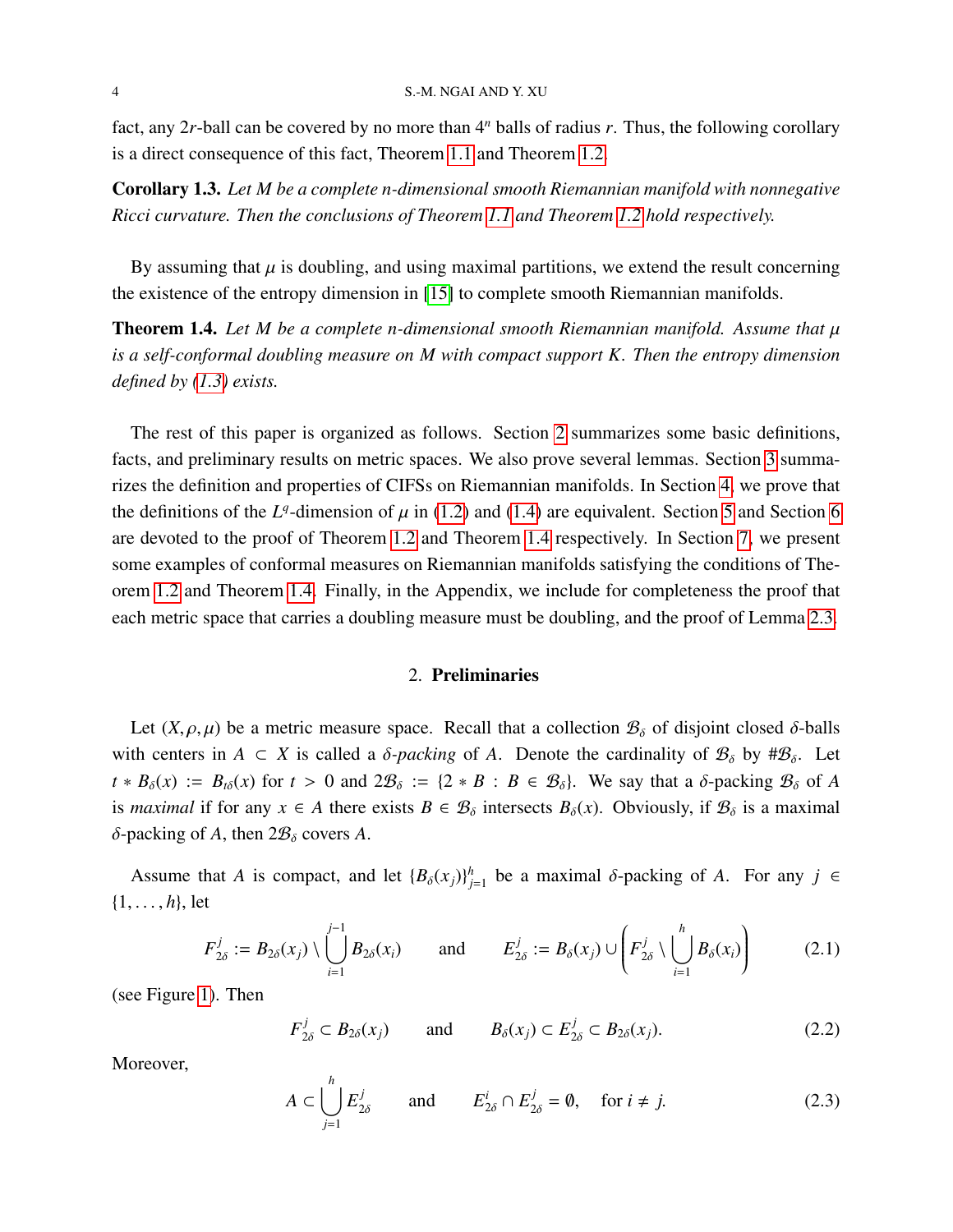For any  $j \in \{1, \ldots, h\}$ , let

<span id="page-4-1"></span>
$$
\mathcal{E}_{2\delta}^j := E_{2\delta}^j \cap A. \tag{2.4}
$$

Making use of  $(2.2)$  and  $(2.4)$ , we have

<span id="page-4-3"></span>
$$
\mathcal{E}_{2\delta}^j \subset B_{2\delta}(x_j),\tag{2.5}
$$

and thus,

<span id="page-4-2"></span>
$$
diam(\mathcal{E}_{2\delta}^j) \le 4\delta. \tag{2.6}
$$

It follows from [\(2.3\)](#page-3-3), [\(2.4\)](#page-4-1) and [\(2.6\)](#page-4-2) that  $\mathbb{E}_{4\delta} := \{ \mathcal{E}_2^j \}$  $2\delta$  $b_{j=1}^{h}$  is a 4 $\delta$ -partition of *A*, which is generated by  ${B_\delta(x_j)}_j^h$  $j_{j=1}^h$ . We say that such a partition is *maximal*.

The following obvious properties will be used repeatedly in our proofs. Let *X* be a metric space, and *P* ⊂ *X* with diam(*P*) ≤  $\eta$ . It follows that *P* ⊂ *B*<sub> $\eta/2$ </sub>(*x*) with some *x* ∈ *X*. Hence for any *y* ∈ *X* and  $r > 0$  satisfying  $P \cap B_r(y) \neq \emptyset$ , we have

<span id="page-4-5"></span>
$$
x \in B_{\frac{\eta}{2}+r}(y)
$$
 and  $y \in B_{\frac{\eta}{2}+r}(x)$ . (2.7)

Moreover,

<span id="page-4-7"></span>
$$
P \subset B_{\eta+r}(y)
$$
 and  $B_r(y) \subset B_{\frac{\eta}{2}+2r}(x)$ . (2.8)

For any  $j \in \{1, ..., h\}$  satisfying  $P \cap E_{2\delta}^j \neq \emptyset$  or  $P \cap E_{2\delta}^j \neq \emptyset$ , it follows from [\(2.2\)](#page-3-2) and [\(2.5\)](#page-4-3) that

<span id="page-4-4"></span>
$$
x \in B_{\frac{\eta}{2} + 2\delta}(x_j) \quad \text{and} \quad x_j \in B_{\frac{\eta}{2} + 2\delta}(x). \tag{2.9}
$$

Moreover,

<span id="page-4-6"></span>
$$
P \subset B_{\eta+2\delta}(x_j) \quad \text{and} \quad E^j_{2\delta}, \mathcal{E}^j_{2\delta} \subset B_{\frac{\eta}{2}+4\delta}(x). \tag{2.10}
$$

<span id="page-4-0"></span>

FIGURE 1. Illustration of the sets in  $(2.1)$ . (a) The sets  $F_2^1$  $\frac{1}{2\delta}$ ,  $F_2^2$  $\frac{2}{2\delta}$  and  $F_2^3$  $\frac{3}{2\delta}$ . (b) The sets  $E_2^1$  $\frac{1}{2\delta}$ ,  $E_2^2$  $\frac{2}{2\delta}$  and  $E_2^3$  $\frac{3}{2\delta}$ .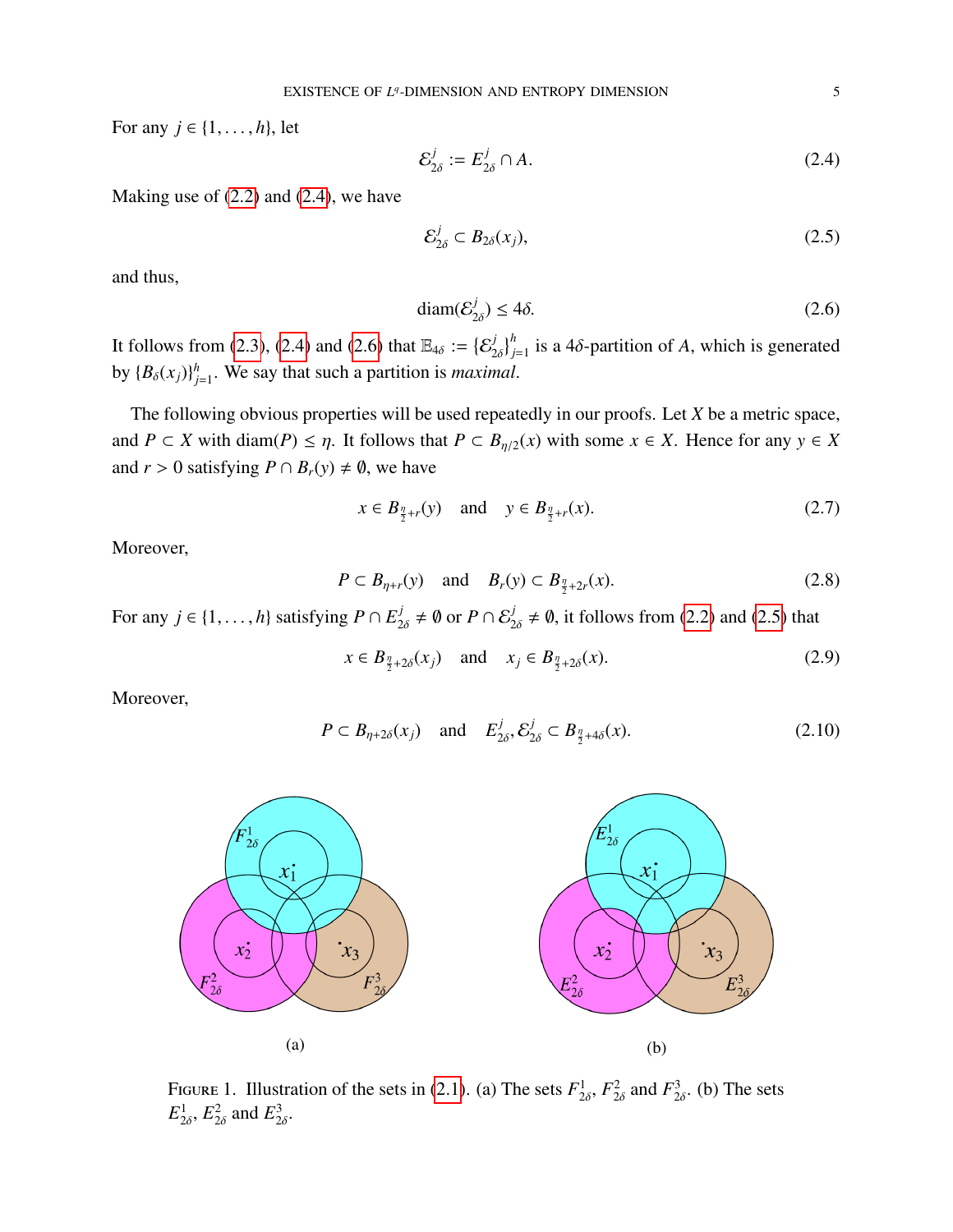**Definition 2.1.** *Let*  $(X, \rho, \mu)$  *be a metric measure space and*  $A \subset X$  *be compact. We say that a maximal* δ-packing  ${B_\delta(x_j)}^h_j$ *f*<sub>*j*</sub>=1</sub> *of A is heavy if*  $\mu(B_\delta(x)) \leq 2\mu(B_\delta(x_1))$  *for any*  $x \in A$ *, and*  $\mu(B_\delta(x)) \leq$  $2\mu(B_\delta(x_j))$  *for any*  $x \in A \setminus \bigcup_{i=1}^{j-1} B_{2\delta}(x_i)$  *and*  $j \in \{2, \ldots, h\}$ *. In addition, a maximal* 4 $\delta$ -partition  $\mathbb{E}_{4\delta}$ *of A is called heavy if it is generated by a heavy maximal* δ*-packing of A.*

The following lemma is well known (see, e.g., [\[7,](#page-24-6) [10\]](#page-24-7)).

<span id="page-5-0"></span>Lemma 2.1. *For a metric space X, the following statements are equivalent.*

(*a*) *X is doubling;* (*b*) *there are two constants*  $p > 0$  *and*  $D_0 \ge 1$  *such that for all*  $R \ge r > 0$ *, any ball of radius* R *can be covered by*  $D_0(R/r)^p$  *balls of radius r;*<br>(c) *them sustant p*  $\geq 0$  *m*<sup>*l*</sup> *D* (*c*) *there are two constants*  $p > 0$  *and*  $D_0 \ge 1$  *such that if*  $R \ge r > 0$ *, then the cardinality of any r*-packing of a ball of radius R is at most  $D_0(R/r)^p$ .

By Lemma [2.1,](#page-5-0) we obtain the following proposition.

<span id="page-5-1"></span>**Proposition 2.2.** *Let*  $(X, \rho, \mu)$  *be a metric measure space with the doubling property and*  $A \subset X$  *be compact.* Assume that  ${B_\delta(x_j)}^h_j$ *j*=1 *is a heavy maximal* δ*-packing of A. Let* {*<sup>F</sup> j*  $\begin{matrix} j \\ 2\delta \end{matrix}$  $\begin{matrix} j \\ j \\ k \end{matrix}$  $_{j=1}^h$  and  $\{E_2^j\}$  $\begin{matrix} j \\ 2\delta \end{matrix}$ *j*<br>*h j*=1 *be defined with respect to*  $\{B_\delta(x_j)\}_j^h$  $j_{j=1}^h$  as in [\(2.1\)](#page-3-4). Then there exists a constant  $C_1 \geq 1$  such that for any  $\delta > 0$  and  $j \in \{1, ..., h\}$ ,  $\mu(E_2^j)$  $C_2(\chi_2) \leq C_1 \mu(B_\delta(x_j)).$ 

*Proof.* For  $j = 1$ , [\(2.2\)](#page-3-2) and Lemma [2.1\(](#page-5-0)b) imply that there exist  $D_0 2^p \delta$ -balls such that  $E_{2\delta}^1 \subset$ <br> $P_0(\epsilon)$ ,  $\epsilon + p_0 2^p \delta$ ,  $\epsilon$  by the following from the definition of a homogeneous localize that for such  $B_{2\delta}(x_1) \subset \bigcup_{i=1}^{D_0 2^p}$  $B_0^{D_0}$  *B*<sub> $\delta$ </sub> $(x_{1_i})$ . It follows from the definition of a heavy maximal packing that for any  $i \in \{1, \ldots, D_0 2^p\},\$ 

$$
\mu(B_{\delta}(x_{1_i})) \leq 2\mu(B_{\delta}(x_1)).
$$

Hence

$$
\mu(E_{2\delta}^1) \leq \sum_{i=1}^{D_0 2^p} \mu(B_\delta(x_{1_i})) \leq D_0 2^{p+1} \mu(B_\delta(x_1)).
$$

For any  $j \in \{2, ..., h\}$ , let B be a maximal ( $\delta/2$ )-packing of  $F_{2\delta}^j \setminus \bigcup_{i=1}^h B_{\delta}(x_i)$ . Then 2B covers  $F_{2\delta}^j \setminus \bigcup_{i=1}^h B_\delta(x_i)$ . Making use of (2.2), we have  $F_{2\delta}^j \setminus \bigcup_{i=1}^h B_\delta(x_i)$  $\bigcup_{i=1}^{j} B_{\delta}(x_i)$ . Making use of [\(2.2\)](#page-3-2), we have  $F_2^j$  $\bigcup_{2\delta}^j$  ∖  $\bigcup_{i=1}^h$  *B*<sub>δ</sub>(*x<sub>i</sub>*) ⊂ *B*<sub>2δ</sub>(*x<sub>j</sub>*). By Lemma [2.1\(](#page-5-0)c), the cardinality of any ( $\delta/2$ )-packing of  $B_{2\delta}(x_j)$  is at most  $D_04^p$ . Hence  $\#\mathcal{B} \le D_04^p$ . Since the center of any ball *B* ∈ 2*B* lies in *A*  $\setminus \bigcup_{i=1}^{j-1} B_{2\delta}(x_i)$ , it follows from the definition of a heavy maximal packing that

$$
\mu(B)\leq 2\mu(B_\delta(x_j)).
$$

Hence

$$
\mu(E_{2\delta}^j) \le \mu(B_{\delta}(x_j)) + \sum_{B \in 2\mathcal{B}} \mu(B) \le (1 + D_0 2^{2p+1}) \mu(B_{\delta}(x_j)).
$$

The proposition follows by letting  $C_1 := 1 + D_0 2^{2p+1} \ge 1$ .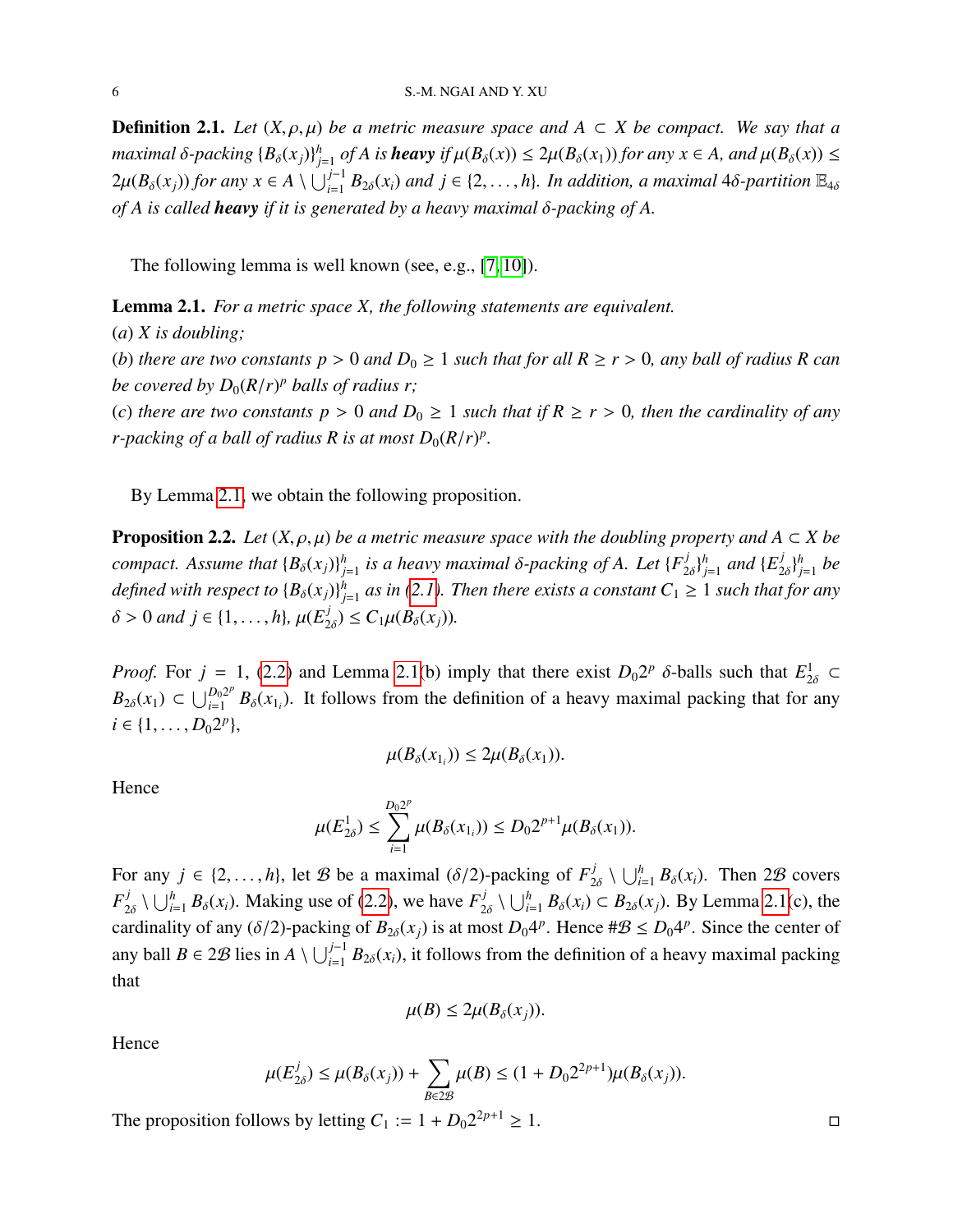We need the following lemma. For completeness, we include a proof of Lemma [2.3](#page-6-0) in the Appendix.

<span id="page-6-0"></span>**Lemma 2.3.** Let  $q > 0$  and  $k \in \mathbb{N}$ . Then there exists a constant  $A_0 > 0$  such that for any *sequence* {*ai*} *k k*<sub>*i*=1</sub> of nonnegative numbers, we have  $\left(\sum_{i=1}^{k} a_i\right)^q \leq A_0 \sum_{i=1}^{k} a_i^q$ *i . In particular, we may take*  $A_0 := \max\{k^{q-1}, 1\}.$ 

Let *X* be a metric space, and  $\mu$  be a finite positive Borel measure on *X* with compact support *K*. For  $q \in \mathbb{R}$ , define

<span id="page-6-1"></span>
$$
S_{2^{-t}}(q) := \sup \left\{ \sum_{B \in \mathcal{B}_{2^{-t}}} \mu(B)^q : \mathcal{B}_{2^{-t}} \text{ is a } 2^{-t} \text{-packing of } K \right\}. \tag{2.11}
$$

The lower  $L^q$ -spectrum of  $\mu$  can be defined equivalently as

<span id="page-6-7"></span>
$$
\underline{\tau}(q) := \lim_{t \to \infty} \frac{\log S_{2^{-t}}(q)}{-t \log 2},\tag{2.12}
$$

the same holds for  $\overline{\tau}(q)$  and thus  $\tau(q)$ . Let

<span id="page-6-2"></span>
$$
\mathcal{S}_{2^{-t}}^*(q) := \sup \left\{ \sum_{B \in \mathcal{B}_{2^{-t}}^*} \mu(B)^q : \mathcal{B}_{2^{-t}}^* \text{ is a heavy maximal } 2^{-t} \text{-packing of } K \right\}. \tag{2.13}
$$

The following proposition shows that  $S_{2^{-t}}(q)$  and  $S_2^*$  $\int_{2^{-t}}^{*}(q)$  control each other.

<span id="page-6-6"></span>**Proposition 2.4.** Let X be a doubling metric space. Assume that  $\mu$  is a finite positive Borel mea*sure on X with compact support K. Let*  $\mathcal{S}_{2^{-t}}(q)$  and  $\mathcal{S}_2^*$ 2 <sup>−</sup>*t*(*q*) *be defined as in [\(2.11\)](#page-6-1) and [\(2.13\)](#page-6-2) respectively. Then there exists a constant*  $C_2 \geq 1$  *such that for any*  $q > 0$ *,* 

$$
\mathcal{S}_{2^{-t}}^*(q) \leq \mathcal{S}_{2^{-t}}(q) \leq C_2 \mathcal{S}_{2^{-t}}^*(q).
$$

*Proof.* It follows from definition that

<span id="page-6-5"></span>
$$
S_{2^{-t}}^*(q) \le S_{2^{-t}}(q). \tag{2.14}
$$

To prove the reverse inequality, let  $\mathcal{B}_2^*$  $C_{2^{-t}}^* := \{B_{2^{-t}}(x_j)\}_{j=0}^h$ *h*<sub>j−1</sub> be a heavy maximal 2<sup>-*t*</sup>-packing of *K*, and let  $\{E^j_\gamma\}$  $\int_{2^{-t+1}}^{j} \}^{h}_{j}$  $j_{j=1}^h$  be defined with respect to  $\mathcal{B}_2^*$  $_{2^{-t}}^*$  as in [\(2.1\)](#page-3-4). Making use of [\(2.2\)](#page-3-2), we have  $E_2^j$ 2 <sup>−</sup>*t*+<sup>1</sup> ⊂ *B*<sub>2</sub><sup>−*t*+1</sub>(*x<sub>j</sub>*) for *j* ∈ {1, ...,*h*}. Let  $\mathcal{B}_{2^{-t}}$  be a 2<sup>−*t*</sup>-packing of *K*. For *B* ∈  $\mathcal{B}_{2^{-t}}$ , let *x* be the center of *B*.</sup> If  $B \cap E^j_\gamma$  $j_{2^{-t+1}}$  ≠ 0, then by [\(2.9\)](#page-4-4), we have

<span id="page-6-3"></span>
$$
x_j \in 3 * B
$$
 and  $x \in B_{3 \cdot 2^{-t}}(x_j)$ . (2.15)

By Lemma [2.1\(](#page-5-0)c), the cardinality of any  $2^{-t}$ -packing of  $3 * B$  is at most  $D_0 3^p$ . Hence *B* intersects at most  $D_0 3^p$  elements of  $\{E_2^j\}$  $\int_{2^{-t+1}}^{j} \}^{h}_{j}$  $j_{=1}$  Let *A*<sub>1</sub> := max{ $D_0^{q-1}$  $B \subset \bigcup_{j:B \cap E_{2^{-t+1}}^j \neq \emptyset} E_2^j$ 2 −*t*+1 , it follows from Lemma [2.3](#page-6-0) that for  $q > 0$ ,

<span id="page-6-4"></span>
$$
\mu(B)^q \le \left(\sum_{j:B \cap E_{2^{-t+1}}^j \neq \emptyset} \mu(E_{2^{-t+1}}^j)\right)^q \le A_1 \sum_{j:B \cap E_{2^{-t+1}}^j \neq \emptyset} \mu(E_{2^{-t+1}}^j)^q. \tag{2.16}
$$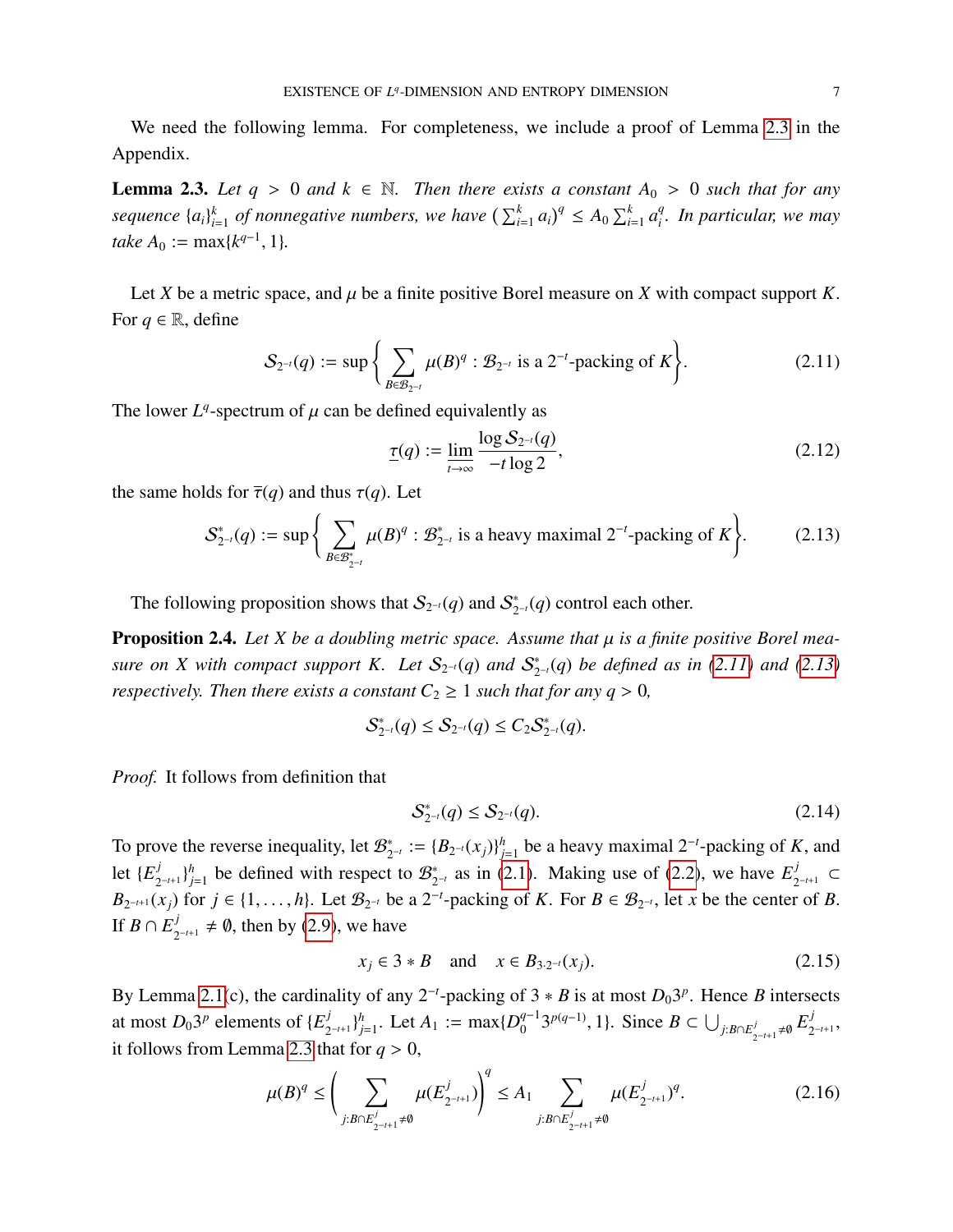By Lemma [2.1\(](#page-5-0)c), the cardinality of any 2<sup>-*t*</sup>-packing of  $B_{3 \cdot 2^{-t}}(x_j)$  is at most  $D_0 3^p$ . In view of this and [\(2.15\)](#page-6-3), we see that  $E_2^j$  $L_{2^{-t+1}}^{j}$  intersects at most  $D_0 3^p$  elements of  $\mathcal{B}_{2^{-t}}$ . Thus, for  $q > 0$ ,

<span id="page-7-0"></span>
$$
\sum_{B \in \mathcal{B}_{2^{-t}}} \mu(B)^q \le A_1 \sum_{B \in \mathcal{B}_{2^{-t}}}\sum_{j:B \cap E_{2^{-t+1}}^j \ne \emptyset} \mu(E_{2^{-t+1}}^j)^q \quad \text{(by (2.16))}
$$
\n
$$
\le D_0 A_1 3^p \sum_{j=1}^h \mu(E_{2^{-t+1}}^j)^q
$$
\n
$$
\le D_0 A_1 C_1^q 3^p \sum_{j=1}^h \mu(B_{2^{-t}}(x_j))^q \quad \text{(by Proposition 2.2).}
$$
\n(2.17)

Let  $C_2 := D_0 A_1 C_1^q$  $^{q}_{1}3^{p} \geq 1$ . It follows from [\(2.17\)](#page-7-0) that

<span id="page-7-1"></span>
$$
S_{2^{-t}}(q) \le C_2 S_{2^{-t}}^*(q). \tag{2.18}
$$

Combining  $(2.14)$  and  $(2.18)$  yields the proposition.

We adopt the following definition from [\[15\]](#page-25-3).

**Definition 2.2.** Let *X* be a metric space and *A* ⊂ *X* be compact. For fix  $Q, \delta > 0$ , D ∈ N, we *say that a cover*  $\{G_i\}_{i=1}^k$  $\int_{i=1}^{k}$  *of A by Borel sets is* (*Q*,  $\delta$ , *D*)*-good if* diam( $G$ <sup>*i*</sup>)  $\leq Q\delta$ ,  $G$ <sup>*i*</sup> ∩ *A*  $\neq \emptyset$  *for any*  $i \in \{1, \ldots, k\}$ , and any  $\delta$ -ball intersects at most D elements of the cover.

Let  $\mu$  be a finite positive Borel measure with compact support *K*. For a good cover of *K*, we have the following lemma.

<span id="page-7-3"></span>**Lemma 2.5.** Assume the same hypotheses of Proposition [2.4.](#page-6-6) Let  $Q, q > 0$  and  $D \in \mathbb{N}$ . Then there *exists a constant*  $C_3 \geq 1$  *such that for any*  $t \in \mathbb{N}$  *and*  $(Q, 2^{-t}, D)$ *-good cover*  $\{G_i\}_{i \in I}^k$  $\int_{i=1}^k$  of **K**,

<span id="page-7-4"></span>
$$
C_3^{-1}S_{2^{-t}}(q) \le \sum_{i=1}^k \mu(G_i)^q \le C_3S_{2^{-t}}(q). \tag{2.19}
$$

*Proof.* Let  ${B_{2^{-t}}(x_j)}$  $j_{j=1}$  be a heavy maximal 2<sup>-*t*</sup>-packing of *K* with *t* ∈ N, and let  $\{E_2^{j}\}$  $\binom{j}{2^{-t+1}}$   $\binom{h}{j}$  $j=1}^h$  be defined with respect to  ${B_{2^{-t}}(x_j)}^h$ *j*=1 as in [\(2.1\)](#page-3-4). Let  $\tilde{Q} := \max\{1, Q\}$  and  $m \in \mathbb{N}$  such that  $\tilde{Q} \leq 2^m$ . Then diam( $G_i$ )  $\le Q \cdot 2^{-t} \le \tilde{Q} \cdot 2^{-t} \le 2^{m-t}$ , where  $i \in \{1, ..., k\}$ . Hence  $G_i \subset B_{2^{m-t-1}}(x) \subset B_{2^{m-1}}(x)$ for some  $x \in X$ . For any  $j \in \{1, ..., h\}$ , if  $E_2^j$ <br>**Letter 2.1(a)** the continuities of any 2<sup>-t</sup> angle  $\sum_{2^{-t+1}}^{j}$  ∩ *G*<sub>*i*</sub> ≠ Ø, then by [\(2.9\)](#page-4-4), *x*<sub>*j*</sub> ∈ *B*<sub>(2<sup>*m*−1</sup>+2)⋅2<sup>-*t*</sup>(*x*). By</sub> Lemma [2.1\(](#page-5-0)c), the cardinality of any 2<sup>-*t*</sup>-packing of  $B_{(2^{m-1}+2),2^{-t}}(x)$  is at most  $D_0(2^{m-1}+2)^p$ . Hence *G*<sup>*i*</sup> intersects at most  $D_0(2^{m-1} + 2)^p$  elements of  $\{E_2^j\}$  $\binom{j}{2^{-t+1}}$   $\binom{h}{j}$ *h*<sub>2</sub> := max $\{D_0^{q-1}\}$  $j_0^{q-1}(2^{m-1}+2)^{p(q-1)}, 1$ . Since  $G_i \subset \bigcup_{j: G_i \cap E_{2^{-t+1}}^j \neq \emptyset} E_2^j$  $\int_{2^{-t+1}}^{J}$ , it follows from Lemma [2.3](#page-6-0) that for  $q > 0$ ,

<span id="page-7-2"></span>
$$
\mu(G_i)^q \le \bigg(\sum_{j:G_i \cap E_{2^{-t+1}}^j \neq \emptyset} \mu(E_{2^{-t+1}}^j)\bigg)^q \le A_2 \sum_{j:G_i \cap E_{2^{-t+1}}^j \neq \emptyset} \mu(E_{2^{-t+1}}^j)^q. \tag{2.20}
$$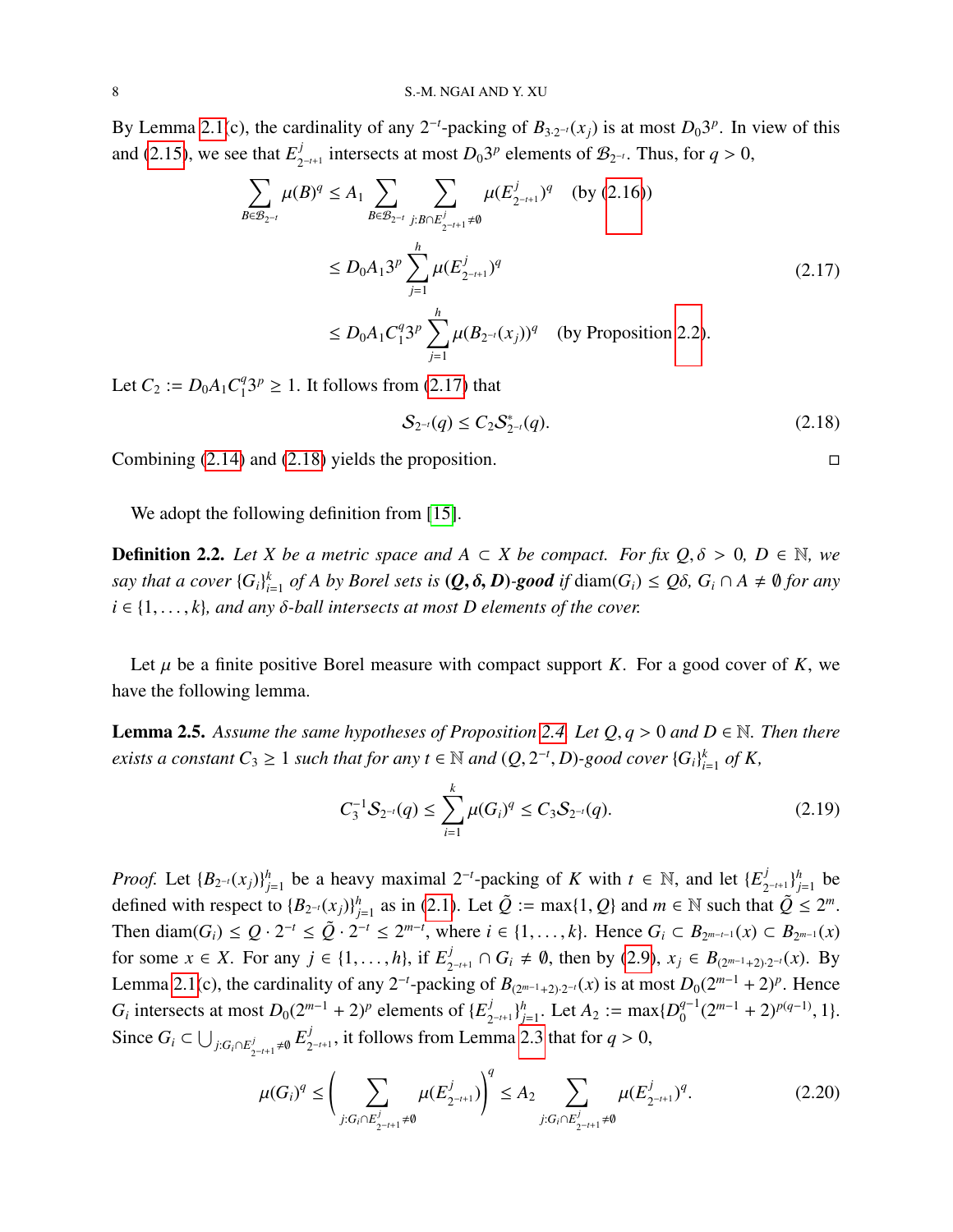Making use of [\(2.2\)](#page-3-2), we have  $E_2^j$  $B_{2^{-t+1}}$  ⊂  $B_{2^{-t+1}}(x_j)$ . By Lemma [2.1\(](#page-5-0)b),  $B_{2^{-t+1}}(x_j)$  can be covered by a union of at most  $D_0 2^p$  balls of radius  $2^{-t}$ . It follows from the definition of a good cover that any  $2^{-t}$ -ball intersects at most *D* elements of  $\{G_i\}_{i=1}^k$  $_{i=1}^k$ . Hence  $E_2^j$  $\int_{2^{-t+1}}^{j}$  intersects at most  $DD_02^p$  elements of  $\{G_i\}_{i}^k$  $_{i=1}^k$ . Thus,

<span id="page-8-0"></span>
$$
\sum_{i=1}^{k} \mu(G_i)^q \le A_2 \sum_{i=1}^{k} \sum_{j: G_i \cap E_{2^{-i+1}}^j \ne 0} \mu(E_{2^{-i+1}}^j)^q \quad \text{(by (2.20))}
$$
\n
$$
\le DD_0 A_2 2^p \sum_{j=1}^{h} \mu(E_{2^{-i+1}}^j)^q
$$
\n
$$
\le DD_0 A_2 C_1^q 2^p \sum_{j=1}^{h} \mu(B_{2^{-i}}(x_j))^q \quad \text{(by Proposition 2.2).}
$$
\n(2.21)

Taking supremum on the right side of [\(2.21\)](#page-8-0), we obtain from Proposition [2.4](#page-6-6) that

<span id="page-8-3"></span>
$$
\sum_{i=1}^{k} \mu(G_i)^q \leq DD_0 A_2 C_1^q 2^p S_{2^{-i}}(q) := c_1 S_{2^{-i}}(q). \tag{2.22}
$$

On the other hand, it follows from the definition of a good cover that  $B_{2^{-t}}(x_j)$  intersects at most *D* elements of  ${G_i}_{i}^k$ *k*<sub>*i*=1</sub></sub>. Let *A*<sub>3</sub> := max{ $D^{q-1}$ , 1}. Since  $B_{2^{-t}}(x_j) \cap K \subset \bigcup_{i:B_{2^{-t}}(x_j)\cap G_i \neq \emptyset} G_i$ , we obtain from Lemma [2.3](#page-6-0) that for  $q > 0$ ,

<span id="page-8-1"></span>
$$
\mu(B_{2^{-i}}(x_j))^q \le \left(\sum_{i:B_{2^{-i}}(x_j)\cap G_i \neq \emptyset} \mu(G_i)\right)^q \le A_3 \sum_{i:B_{2^{-i}}(x_j)\cap G_i \neq \emptyset} \mu(G_i)^q.
$$
\n(2.23)

Note that  $G_i$  ⊂  $B_{2^{m-t-1}}(x)$  for some  $x \in X$ . Hence if  $B_{2^{-t}}(x_j) \cap G_i \neq \emptyset$ , then by [\(2.7\)](#page-4-5),  $x_j \in$  $B_{(2^{m-1}+1)\cdot 2^{-t}}(x)$ . By Lemma [2.1\(](#page-5-0)c), the cardinality of any 2<sup>-*t*</sup>-packing of  $B_{(2^{m-1}+1)\cdot 2^{-t}}(x)$  is at most  $D_0(2^{m-1} + 1)^p$ . Hence  $G_i$  intersects at most  $D_0(2^{m-1} + 1)^p$  elements of  ${B_{2^{-t}}(x_j)}_i^h$  $j=1$ . It follows from [\(2.23\)](#page-8-1) that

<span id="page-8-2"></span>
$$
\sum_{j=1}^{h} \mu(B_{2^{-t}}(x_j))^q \le A_3 \sum_{j=1}^{h} \sum_{i:B_{2^{-t}}(x_j)\cap G_i \neq \emptyset} \mu(G_i)^q \le D_0 A_3 (2^{m-1} + 1)^p \sum_{i=1}^{k} \mu(G_i)^q. \tag{2.24}
$$

Taking supremum on the left side of [\(2.24\)](#page-8-2), we obtain from Proposition [2.4](#page-6-6) that

<span id="page-8-4"></span>
$$
S_{2^{-i}}(q) \le D_0 C_2 A_3 (2^{m-1} + 1)^p \sum_{i=1}^k \mu(G_i)^q := c_2 \sum_{i=1}^k \mu(G_i)^q.
$$
 (2.25)

Now the lemma follows by combining [\(2.22\)](#page-8-3) and [\(2.25\)](#page-8-4) with  $C_3 := c_1 c_2 \ge 1$ .

<span id="page-8-5"></span>**Remark 2.6.** *Replacing*  $2^{-t}$ ,  $t \in \mathbb{N}$ , *by*  $\delta > 0$ , we obtain the analog of Lemma [2.5](#page-7-3) with [\(2.19\)](#page-7-4) taking *the form*

$$
C_3^{-1}S_\delta(q)\leq \sum_{i=1}^k\mu(G_i)^q\leq C_3S_\delta(q).
$$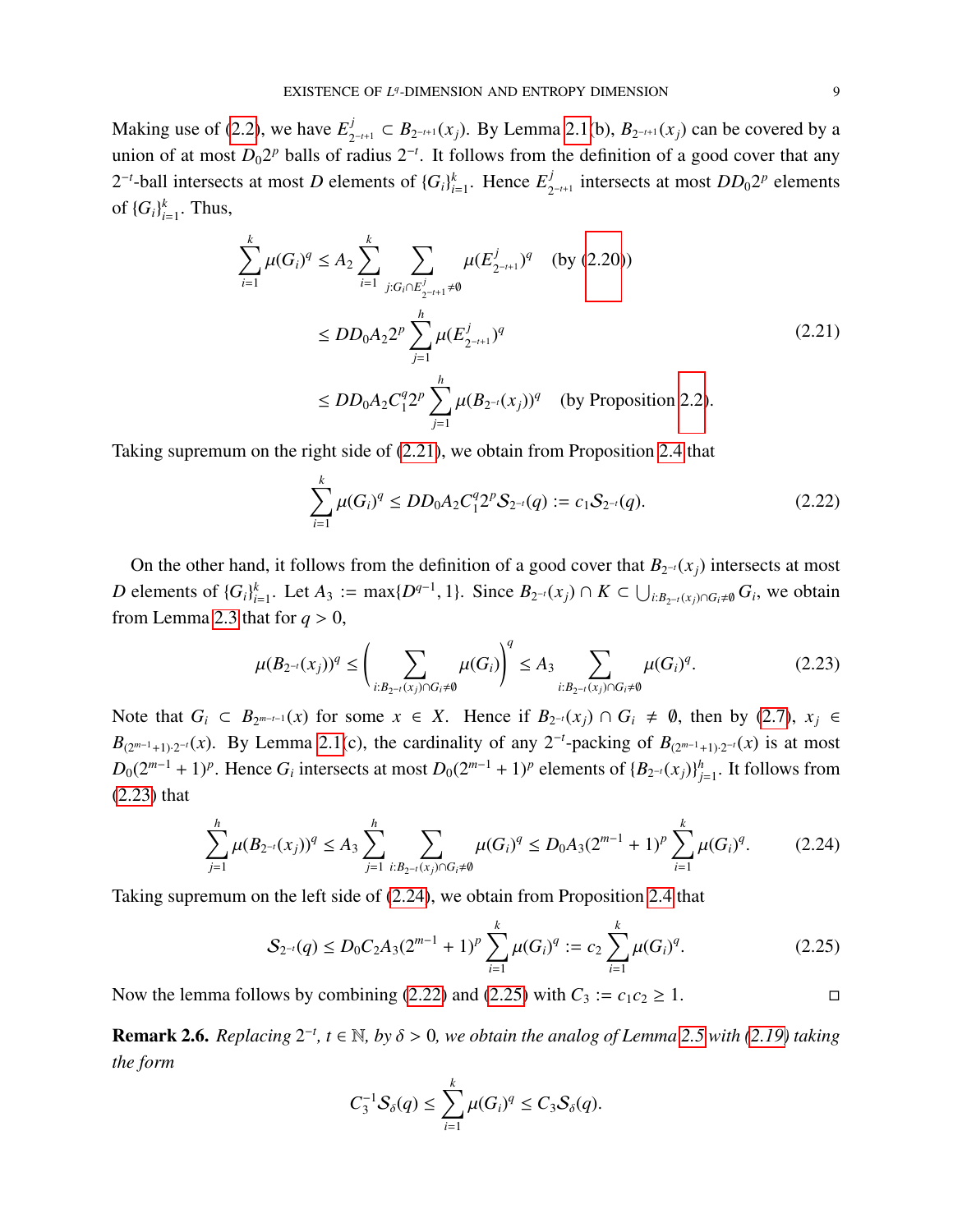## 3. Conformal iterated function systems on Riemannian manifolds

<span id="page-9-0"></span>Let *M* be a complete *n*-dimensional smooth Riemannian manifold. Denote the Riemannian distance in *M* by  $d(\cdot, \cdot)$ . Let  $\{(\varphi_{\alpha}, U_{\alpha})\}_{\alpha \in \mathcal{A}}$  be an atlas of *M*. We say that  $S : M \to M$  is a  $C^{1+\gamma}$ *diffeomorphism* at  $x \in M$  if there exist  $\alpha, \beta \in \mathcal{A}$  such that  $x \in U_\alpha$ ,  $S(x) \in U_\beta$  and

$$
f := \varphi_{\beta} \circ S \circ \varphi_{\alpha}^{-1} : \mathbb{R}^{n} \to \mathbb{R}^{n}
$$

is  $C^{1+\gamma}$ . We say *S* is  $C^{1+\gamma}$  on *M* if it is a  $C^{1+\gamma}$  diffeomorphism at each  $x \in M$ . The definition of  $C^{1+\gamma}$  diffeomorphism is independent of the choice of the coordinate charts. Denote the differential of *S* by *S'*. Then  $S' = f'$ .

Assume that  $U \subset M$  is open and connected, and  $W \subset U$  is a compact set with  $\overline{\text{int } W} = W$ . Recall that a map  $S: U \to U$  is called *conformal* if  $S'(x)$  is a similarity matrix for any  $x \in U$ . Let  $\Sigma := \{1, \ldots, \ell\}$ , where  $\ell \in \mathbb{N}$  and  $\ell \ge 2$ . We say that  $\{S_i\}_{i=1}^{\ell}$  is a *conformal iterated function system (CIFS)* on *U*, if

(a)  $S_i: U \to S_i(U) \subset U$  is a conformal  $C^{1+\gamma}$  diffeomorphism with  $0 < \gamma < 1$  for any  $i \in \Sigma$ ; (b)  $S_i(W)$  ⊂ *W* for any  $i \in \Sigma$ ;

(c)  $0 < |\det S_i|$  $f_i(x)$  < 1 for any  $i \in \Sigma$  and  $x \in U$ .

We note here that unlike [\[14\]](#page-25-2), we do not assume that  ${S_i}_{i=1}^{\ell}$  satisfies OSC. Then by Hutchinson [\[9\]](#page-24-8), there exists a unique nonempty compact set *K* ⊂ *W* called the *self-conformal set* satisfying  $K = \bigcup_{i=1}^{l} S_i(K)$ . Moreover, given a probability vector  $(p_1, \ldots, p_\ell)$ , there exists a unique Borel probability measure  $\mu$  called the *self-conformal measure* such that  $\mu = \sum_{i=1}^{\ell} p_i \mu \circ S_i^{-1}$  and  $K =$  $\text{supp}(\mu)$ . Let  $\Sigma^* := \bigcup_{k \geq 1} \Sigma^k$ , where  $k \in \mathbb{N}$ . For  $u = (u_1, \dots, u_k) \in \Sigma^k$ , let  $u^- := (u_1, \dots, u_{k-1})$  and write  $S_u := S_{u_1} \circ \cdots \circ S_{u_k}$  and  $p_u := p_{u_1} \cdots p_{u_k}$ . Define

$$
\mathcal{W}_t := \{ u \in \Sigma^* : \text{diam}(K_u) \leq 2^{-t}, \text{ diam}(K_{u^-}) > 2^{-t} \}.
$$

Then for any  $t \in \mathbb{N}$ ,

<span id="page-9-3"></span>
$$
\mu = \sum_{u \in W_t} p_u \mu \circ S_u^{-1}.
$$
\n(3.1)

Since *M* is a manifold, we can find an open and connected set *V* such that  $\overline{V}$  is compact and  $W \subset V \subset \overline{V} \subset U$ . According to [\[14\]](#page-25-2), the conditions of a CIFS imply the *bounded distortion property*, without assuming any separation condition, i.e., there exists a constant  $D_1 \geq 1$  such that for any  $u \in \Sigma^*$  and  $x, y \in V$ ,

<span id="page-9-2"></span>
$$
D_1^{-1} \le \frac{|\det S'_u(x)|}{|\det S'_u(y)|} \le D_1.
$$
 (3.2)

Let  $||S'_u|| := \sup_{x \in W} |\det S'_u(x)|$ . Then there exists a constant  $D_2 \ge D_1$  such that for any  $u \in \Sigma^*$  and  $x, y \in W$ ,

<span id="page-9-1"></span>
$$
D_2^{-1}||S_u'||d(x, y) \le d(S_u(x), S_u(y)) \le D_2||S_u'||d(x, y). \tag{3.3}
$$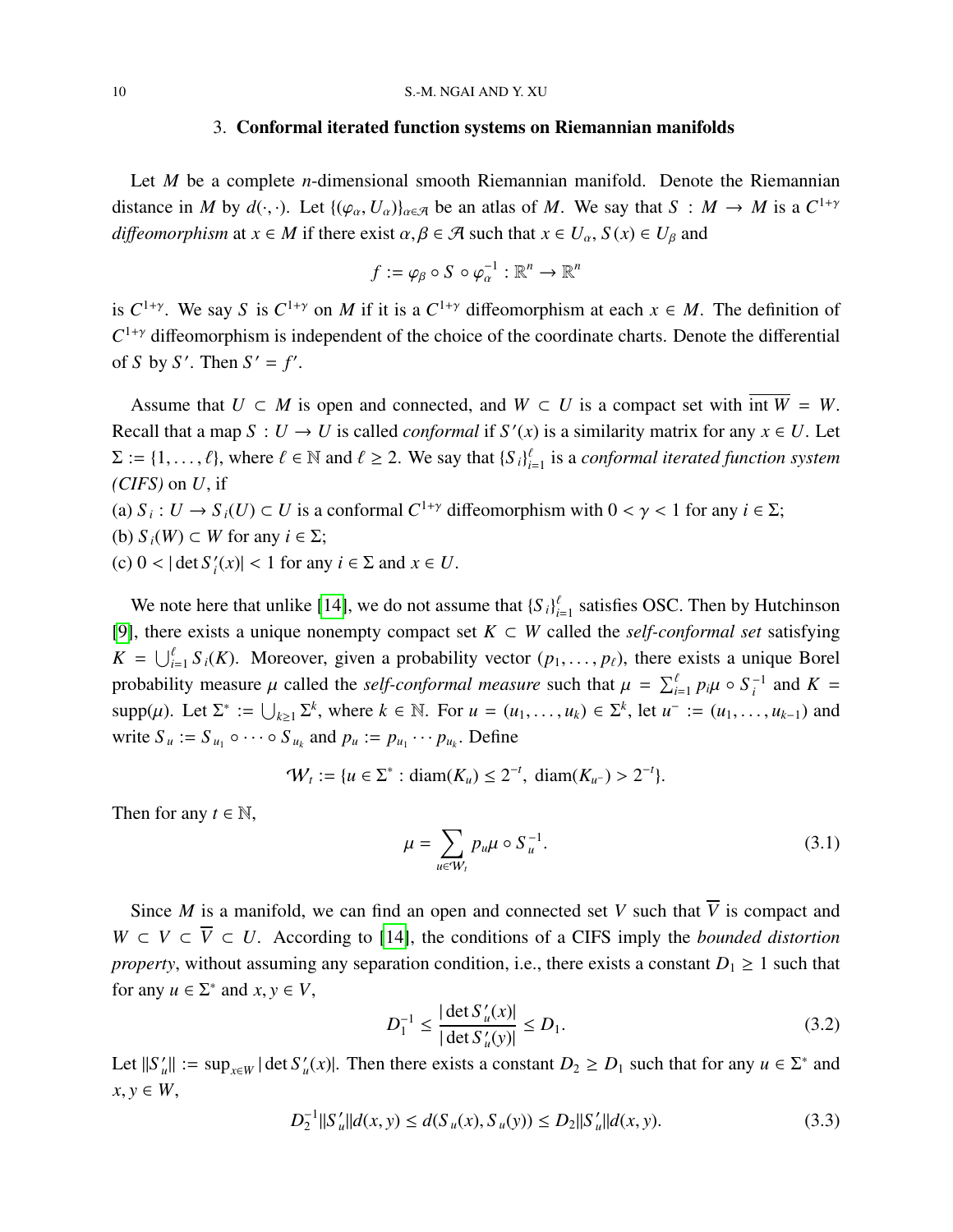Let  $K_u := S_u(K)$ . By [\(3.3\)](#page-9-1), we have

<span id="page-10-1"></span>
$$
D_3^{-1}||S_u'|| \le \text{diam}(K_u) \le D_3||S_u'||,\tag{3.4}
$$

where  $D_3 \ge 1$  is any finite number  $\ge \max\{D_2 \text{diam}(K), D_2 / \text{diam}(K)\}.$ 

We can use the following lemma to construct a good cover of *K* from any maximal packing of *K*.

<span id="page-10-3"></span>Lemma 3.1. *Let M be a complete n-dimensional smooth Riemannian manifold with the doubling property.* Let  ${B_{2^{-s-t}}(x_j)}$ <sup>*h*</sup><sub>*i*</sub> *f*<sub>1</sub> *be a maximal*  $2^{-s-t}$ -*packing of K with s*, *t* ∈ N*, and let* { $E_2^j$ 2 −*s*−*t*+1 } *h j*=1 *be defined with respect to*  $\{B_{2^{-s-t}}(x_j)\}_{j=t}^h$  $\sum_{j=1}^{h}$  *as in [\(2.1\)](#page-3-4). Then there exists Q* > 0 *and D*, *N* ∈ N *such that for any*  $t \in \mathbb{N}$ ,  $s \geq N$  and  $u \in W_t$ , the collection  $C := \{S_u^{-1}(E_2^j) \}$ 2 −*s*−*t*+1 ) ∩ *K*} *h j*=1 *is a* (*Q*, <sup>2</sup> −*s* , *<sup>D</sup>*)*-good cover of K.*

*Proof.* In view of [\(2.3\)](#page-3-3), C is obviously a cover of K. It follows from [\(3.2\)](#page-9-2) and [\(3.4\)](#page-10-1) that

<span id="page-10-2"></span>
$$
2^{-t} < \text{diam}(K_{u^-}) \le D_3 \|S'_{u^-}\| \le D_1 D_3 \lambda^{-1} \|S'_{u}\|,\tag{3.5}
$$

where  $\lambda := \min\{|\det S_i\}$  $f_i(x)$  : *i*  $\leq \ell$  and  $x \in W$  > 0. Hence we obtain from [\(3.3\)](#page-9-1) and [\(3.5\)](#page-10-2) that for any *j* ∈ {1, . . . , *h*},

$$
\text{diam}(S_u^{-1}(E_{2^{-s-t+1}}^j) \cap K) \le D_2 ||S_u'||^{-1} \text{diam}(E_{2^{-s-t+1}}^j) \le D_1 D_2 D_3 \lambda^{-1} 2^t \cdot 2^{-s-t+2} := Q \cdot 2^{-s}
$$

This proves the first property of a good cover.

Let *B* be any 2<sup>-*s*</sup>-ball satisfying  $B \cap K \neq \emptyset$ ; otherwise the second property of a good cover holds trivially. Without loss of generality, we can assume that  $s \geq N$  is large enough such that  $B \subset W$ . It follows from  $(3.3)$  and  $(3.4)$  that

$$
\text{diam}(S_u(B)) \le D_2 ||S_u'|| \text{diam}(B) \le D_2 D_3 \text{diam}(K_u) \text{diam}(B) \le D_2 D_3 2^{-s-t+1}
$$

Consequently,  $S_u(B) \subset B_{D_2D_32^{-s-t}}(x)$  for some  $x \in M$ . For any  $j \in \{1, ..., h\}$ , if  $E_2^j$  $j$ <sub>2−*s*−*t*+1</sub> ∩  $S$ <sub>*u*</sub>(*B*) ≠  $\emptyset$ , then by [\(2.9\)](#page-4-4),  $x_j \in B_{(D_2D_3+2)2^{-s-t}}(x)$ . By Lemma [2.1\(](#page-5-0)c), the cardinality of any  $2^{-s-t}$ -packing of  $B_{(D_2D_3+2)2^{-s-t}}(x)$  is at most  $D_0(D_2D_3+2)^p$ . Hence  $S_u(B)$  intersects at most  $D_0(D_2D_3+2)^p$  elements of  $\{E^j_\gamma\}$ 2 −*s*−*t*+1 } *h*  $D_{0}(D_{2}D_{3} + 2)^{p}$  elements of C. This completes the  $\Box$ 

# 4. An equivalent definition of  $L<sup>q</sup>$ -dimension

<span id="page-10-0"></span>In this section, we prove that for any  $q \in (0, \infty) \setminus \{1\}$ , the definitions of the *L*<sup>q</sup>-dimension in [\(1.1\)](#page-0-1) and [\(1.4\)](#page-1-0) are equivalent. We first give a definition.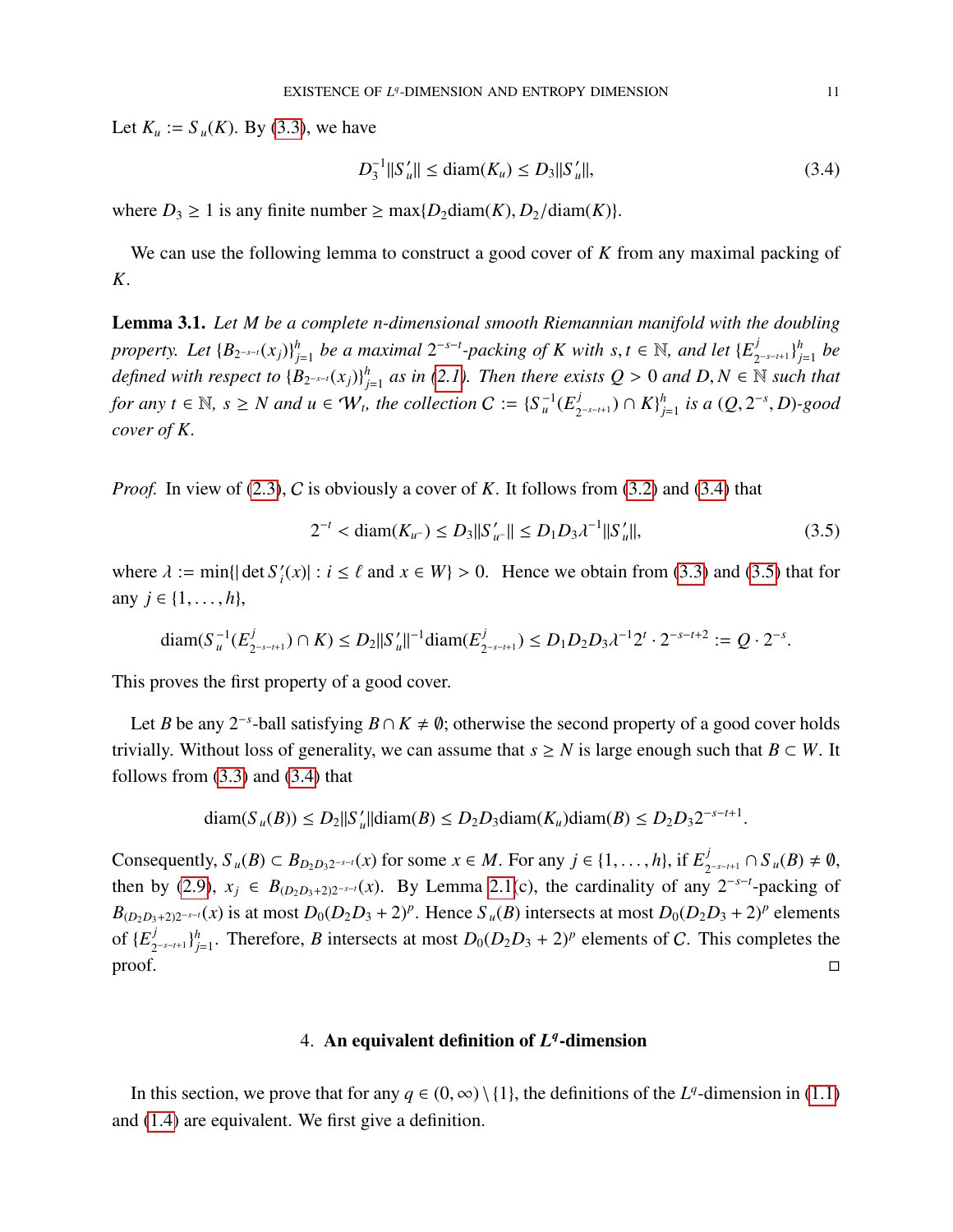**Definition 4.1.** *( [\[6\]](#page-24-2)) Let*  $0 < \lambda < 1$ *,*  $\delta > 0$ *, and X be a metric space. A partition*  $\{P_i\}_{i=1}^{\infty}$  $\sum_{i=1}^{\infty}$  of X is *called a* ( $\lambda$ ,  $\delta$ )-grid if there exists a sequence  $\{x_i\}_{i=1}^{\infty}$  $\sum_{i=1}^{\infty}$  *in X such that for any i*  $\in \mathbb{N}$ *,* 

$$
B_{\lambda\delta}(x_i)\subset P_i\subset B_{\delta}(x_i).
$$

Let  $\mu$  be a finite positive Borel measure on *X*. Fix  $0 < \lambda < 1$  and for any  $\delta > 0$ , let  $\{P_i\}_{i=0}^{\infty}$  $\sum_{i=1}^{\infty}$  be a (λ, δ)-grid partition of *<sup>X</sup>*. The *Renyi dimension* in [\[6\]](#page-24-2) is defined as

$$
\lim_{\delta \to 0^+} \frac{\log \sup \sum_{i=1}^{\infty} \mu(P_i)^q}{(q-1) \log \delta}, \quad q \neq 1,
$$

if the limit exists, where the supremum is taken over all  $(\lambda, \delta)$ -grid partitions of *X*. We have the following proposition.

<span id="page-11-0"></span>**Proposition 4.1.** *Let X and*  $\mu$  *be as in Theorem [1.1.](#page-2-0) Then for any*  $q \in (0, \infty) \setminus \{1\}$ *, the Renyi dimension is equivalent to the L<sup>q</sup> -dimension defined by [\(1.1\)](#page-0-1).*

*Proof.* Let  ${P_i}_{i=0}^{\infty}$  $\sum_{i=1}^{\infty}$  be a  $(\lambda, \delta)$ -grid partition of *X*. Then  $K \subset \bigcup_{i:P_i \cap K \neq \emptyset} P_i$ . It follows from definition that  $P_i \subset B_\delta(x_i)$  and diam( $P_i$ )  $\leq 2\delta$  for any  $i \in \mathbb{N}$ . Hence for any  $B_\delta(x) \subset X$ , if  $P_i \cap B_\delta(x) \neq \emptyset$ , then by [\(2.7\)](#page-4-5),  $x_i \in B_{2\delta}(x)$ . Note that any  $P_i$  contains a  $\lambda \delta$ -ball. By Lemma [2.1\(](#page-5-0)c), the cardinality of any  $\lambda \delta$ -packing of  $B_{2\delta}(x)$  is at most  $D_0 2^p \lambda^{-p}$ . Hence  $B_{\delta}(x)$  intersects at most  $D_0 2^p \lambda^{-p}$  elements in  $\{P_i\}_{i=1}^{\infty}$ . It follows from the definition of a good cover that  $\{P_i : P_i \cap K \neq \emptyset\}$  $\sum_{i=1}^{\infty}$ . It follows from the definition of a good cover that  $\{P_i : P_i \cap K \neq \emptyset, i \in \mathbb{N}\}\)$  is a  $\sum_{i=1}^{\infty} P_i = 0$  $(2, \delta, D_0 2^p)$ <sup>*-p*</sup>)-good cover of *K*. By Remark [2.6,](#page-8-5) there exists a constant  $C_3$  ≥ 1 such that for any  $q > 0$ ,

$$
C_3^{-1}S_\delta(q) \leq \sum_{i:P_i \cap K \neq \emptyset} \mu(P_i)^q \leq C_3S_\delta(q).
$$

The proposition follows.  $\Box$ 

*Proof of Theorem [1.1.](#page-2-0)* The case *<sup>q</sup>* > 1 follows from Proposition [4.1](#page-11-0) and [\[6\]](#page-24-2) (see Theorem 4.1). We only need to prove the case  $0 < q < 1$ . Assume that  ${B_\delta(x_j)}^h_j$  $j_{j=1}^h$  is a heavy maximal  $\delta$ -packing of *K*, and  $\{\mathcal{E}_2^j\}$  $\begin{matrix} j \\ 2\delta \end{matrix}$ *h*  $\sum_{j=1}^{h}$  is the heavy maximal 4 $\delta$ -partition of *K* generated by  $\{B_\delta(x_j)\}_{j=1}^{h}$ *h*<sub>*j*=1</sub>. For any *j* ∈ {1, ..., *h*}, making use of [\(2.6\)](#page-4-2), we have diam( $\mathcal{E}_2^j$  $\mathcal{L}_{2\delta}^j$ )  $\leq 4\delta$ . For any  $x \in \mathcal{E}_{2\delta}^j$ , it follows that  $\mathcal{E}_{2\delta}^j \subset B_{4\delta}(x)$ . Hence for  $0 < q < 1$ ,

<span id="page-11-1"></span>
$$
\mu(\mathcal{E}_{2\delta}^j)^{q-1} \ge \mu(B_{4\delta}(x))^{q-1}.\tag{4.1}
$$

Thus,

<span id="page-11-2"></span>
$$
\int_{K} \mu(B_{4\delta}(x))^{q-1} d\mu = \sum_{j=1}^{h} \int_{\mathcal{E}_{2\delta}^{j}} \mu(B_{4\delta}(x))^{q-1} d\mu
$$
\n
$$
\leq \sum_{j=1}^{h} \int_{\mathcal{E}_{2\delta}^{j}} \mu(\mathcal{E}_{2\delta}^{j})^{q-1} d\mu \quad \text{(by (4.1))}
$$
\n
$$
\leq C_{1}^{q} \sum_{j=1}^{h} \mu(B_{\delta}(x_{j}))^{q} \quad \text{(by (2.4) and Proposition 2.2).}
$$
\n(4.2)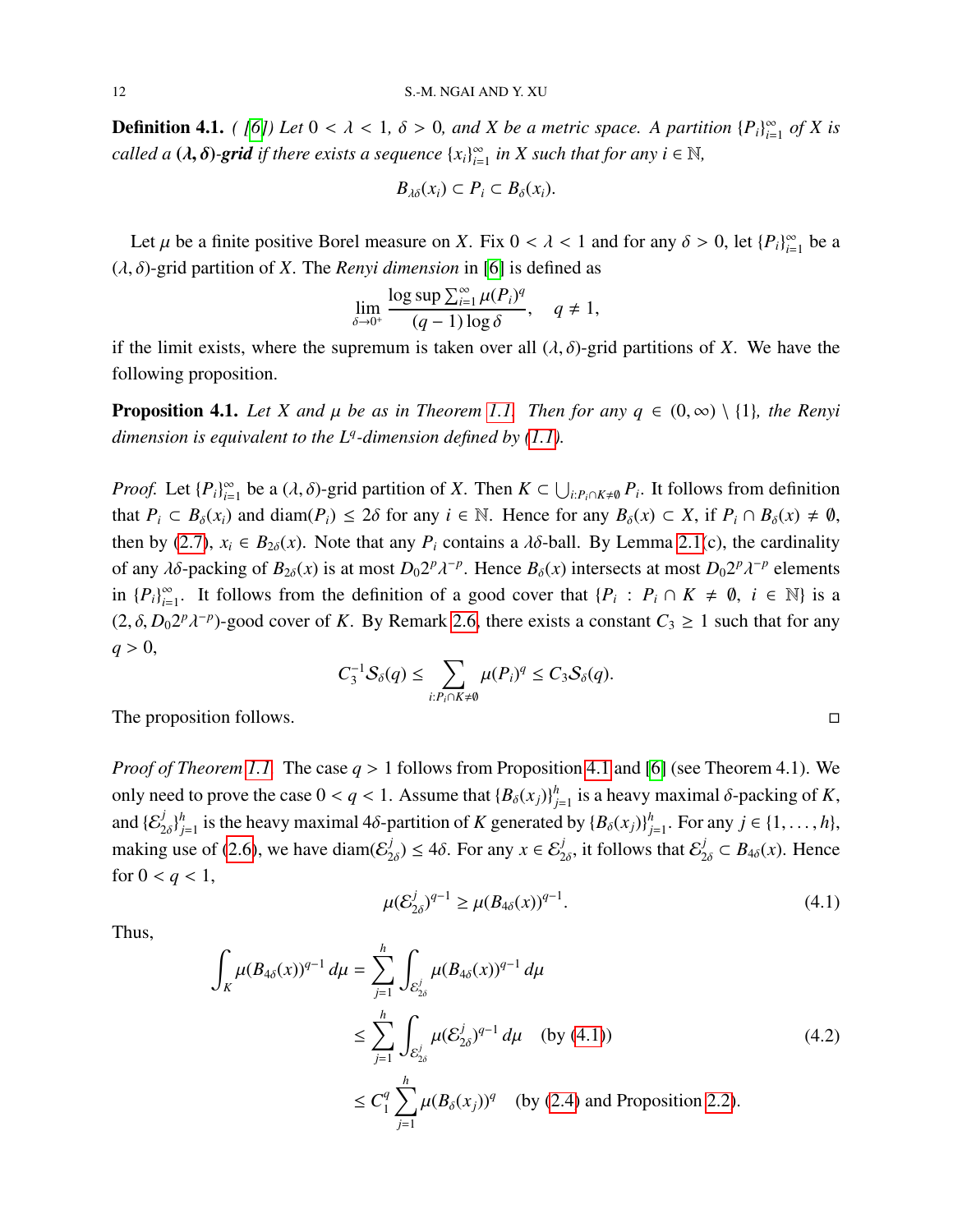To prove the reverse inequality, we first use [\(2.10\)](#page-4-6) to get

$$
B_{\delta}(x) \subset B_{3\delta}(x_j) \subset \bigcup_{i:B_{3\delta}(x_j)\cap \mathcal{E}_{2\delta}^i\neq \emptyset} \mathcal{E}_{2\delta}^i
$$

Let  $\tilde{\mathcal{E}}^j_\gamma$  $\sum_{2\delta}^j:=\bigcup_{i:i\neq j, B_{3\delta}(x_j)\cap \mathcal{E}_{2\delta}^i\neq\emptyset} \mathcal{E}_2^i$  $\mathcal{L}_{2\delta}^i$ . Then  $B_{\delta}(x) \subset \mathcal{E}_{2\delta}^j \cup \tilde{\mathcal{E}}_2^j$  $\frac{d}{2\delta}$ . Hence for  $0 < q < 1$ ,

<span id="page-12-0"></span>
$$
\mu(B_{\delta}(x))^{q-1} \ge (\mu(\mathcal{E}_{2\delta}^j) + \mu(\tilde{\mathcal{E}}_{2\delta}^j))^{q-1}.
$$
\n(4.3)

Thus,

<span id="page-12-3"></span>
$$
\int_{K} \mu(B_{\delta}(x))^{q-1} d\mu = \sum_{j=1}^{h} \int_{\mathcal{E}_{2\delta}^{j}} \mu(B_{\delta}(x))^{q-1} d\mu
$$
\n
$$
\geq \sum_{j=1}^{h} \int_{\mathcal{E}_{2\delta}^{j}} (\mu(\mathcal{E}_{2\delta}^{j}) + \mu(\tilde{\mathcal{E}}_{2\delta}^{j}))^{q-1} d\mu \quad \text{(by (4.3))}
$$
\n
$$
= \sum_{j=1}^{h} \frac{\mu(\mathcal{E}_{2\delta}^{j})}{(\mu(\mathcal{E}_{2\delta}^{j}) + \mu(\tilde{\mathcal{E}}_{2\delta}^{j}))^{1-q}}.
$$
\n(4.4)

Let  $L := (2D_0 5^p)^{\frac{1}{q}}$ , and

$$
I := \left\{ j : 0 \le \frac{\mu(\tilde{\mathcal{E}}_{2\delta}^j)}{L} < \mu(\mathcal{E}_{2\delta}^j), 1 \le j \le h \right\}, \quad J := \left\{ j : 0 < \mu(\mathcal{E}_{2\delta}^j) \le \frac{\mu(\tilde{\mathcal{E}}_{2\delta}^j)}{L}, 1 \le j \le h \right\}.
$$

Then

<span id="page-12-4"></span>
$$
\sum_{j=1}^{h} \frac{\mu(\mathcal{E}_{2\delta}^{j})}{(\mu(\mathcal{E}_{2\delta}^{j}) + \mu(\tilde{\mathcal{E}}_{2\delta}^{j}))^{1-q}} \ge \sum_{j\in I} \frac{\mu(\mathcal{E}_{2\delta}^{j})}{(\mu(\mathcal{E}_{2\delta}^{j}) + \mu(\tilde{\mathcal{E}}_{2\delta}^{j}))^{1-q}} \ge (1+L)^{q-1} \sum_{j\in I} \mu(\mathcal{E}_{2\delta}^{j})^{q}.
$$
 (4.5)

Lemma [2.3](#page-6-0) implies that for  $0 < q < 1$ ,

<span id="page-12-1"></span>
$$
\sum_{j\in J} \mu(\mathcal{E}_{2\delta}^j)^q \le L^{-q} \sum_{j\in J} \mu(\tilde{\mathcal{E}}_{2\delta}^j)^q \le L^{-q} \sum_{j\in J} \sum_{i:i\ne j, B_{3\delta}(x_j)\cap \mathcal{E}_{2\delta}^i \ne \emptyset} \mu(\mathcal{E}_{2\delta}^i)^q.
$$
\n(4.6)

If  $B_{3\delta}(x_j) \cap \mathcal{E}_{2\delta}^i \neq \emptyset$ , then by [\(2.9\)](#page-4-4),  $x_j \in B_{5\delta}(x_i)$ . By Lemma [2.1\(](#page-5-0)c), the cardinality of any  $\delta$ -packing of  $B_{5\delta}(x_i)$  is at most  $D_0 5^p$ . Hence  $\mathcal{E}_2^i$  $\frac{i}{2\delta}$  intersects at most  $D_0 5^p$  elements of  $\{B_{3\delta}(x_j)\}_{j=1}^h$  $j_{j=1}^h$ . Thus, by [\(4.6\)](#page-12-1),

<span id="page-12-2"></span>
$$
\sum_{j\in J} \mu(\mathcal{E}_{2\delta}^j)^q \le L^{-q} \sum_{j\in J} \sum_{i:B_{3\delta}(x_j)\cap\mathcal{E}_{2\delta}^i \ne \emptyset} \mu(\mathcal{E}_{2\delta}^i)^q \le D_0 L^{-q} 5^p \sum_{j=1}^h \mu(\mathcal{E}_{2\delta}^j)^q = \frac{1}{2} \sum_{j=1}^h \mu(\mathcal{E}_{2\delta}^j)^q. \tag{4.7}
$$

Making use of [\(4.7\)](#page-12-2), we have

<span id="page-12-5"></span>
$$
\sum_{j\in I} \mu(\mathcal{E}_{2\delta}^j)^q = \sum_{j=1}^h \mu(\mathcal{E}_{2\delta}^j)^q - \sum_{j\in J} \mu(\mathcal{E}_{2\delta}^j)^q \ge \frac{1}{2} \sum_{j=1}^h \mu(\mathcal{E}_{2\delta}^j)^q.
$$
 (4.8)

For any  $j \in \{1, \ldots, h\}$ , we obtain from [\(2.2\)](#page-3-2) and [\(2.4\)](#page-4-1) that

<span id="page-12-6"></span>
$$
\mu(B_{\delta}(x_j)) \leq \mu(\mathcal{E}_{2\delta}^j). \tag{4.9}
$$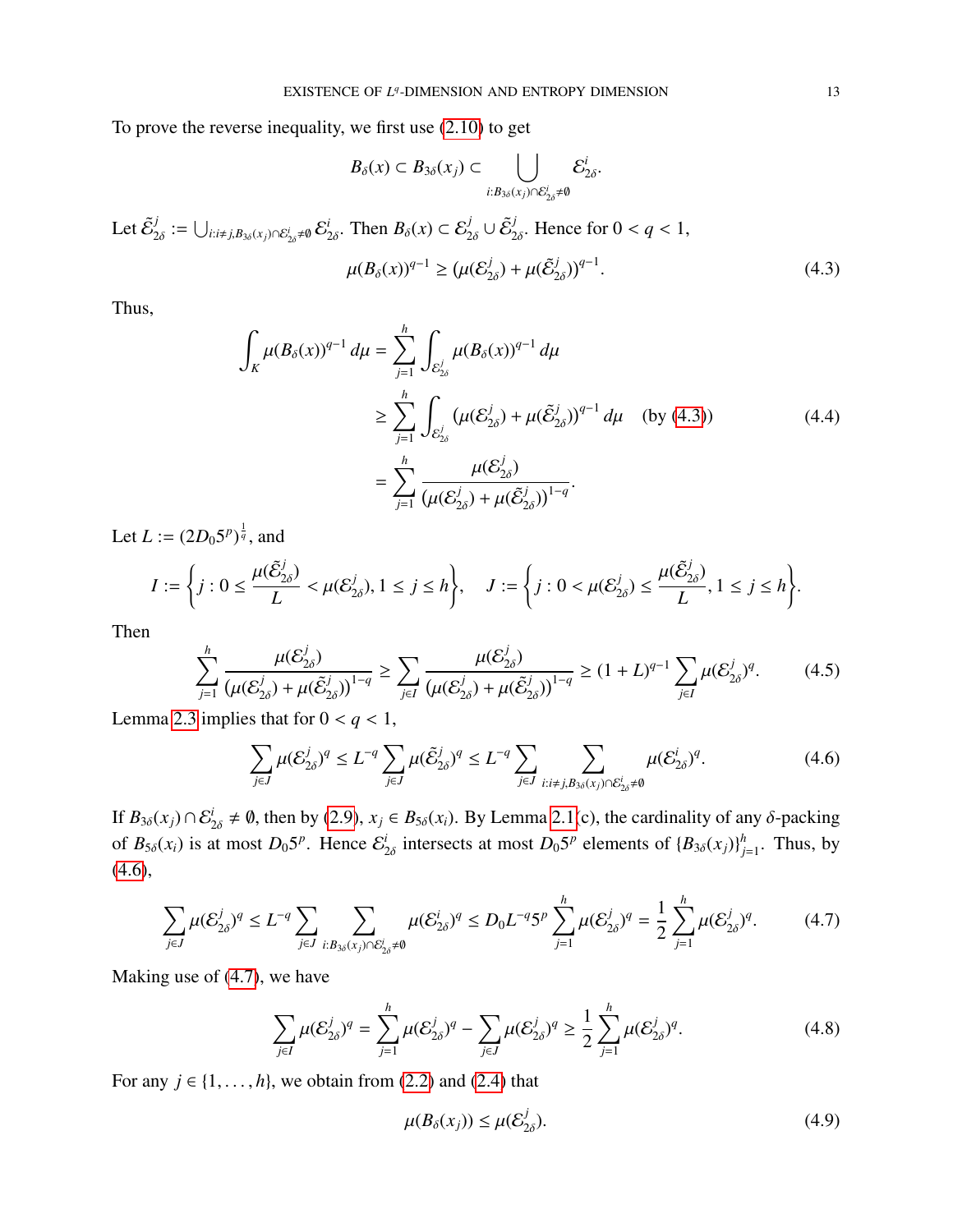It follows from [\(4.4\)](#page-12-3), [\(4.5\)](#page-12-4), [\(4.8\)](#page-12-5) and [\(4.9\)](#page-12-6) that

<span id="page-13-1"></span>
$$
\int_{K} \mu(B_{\delta}(x))^{q-1} d\mu \ge \frac{1}{2} (1+L)^{q-1} \sum_{j=1}^{h} \mu(\mathcal{E}_{2\delta}^{j})^{q} \ge \frac{1}{2} (1+L)^{q-1} \sum_{j=1}^{h} \mu(B_{\delta}(x_{j}))^{q}.
$$
 (4.10)

<span id="page-13-0"></span>Combining  $(4.2)$  and  $(4.10)$  yields the theorem.

### 5. Existence of the limit defining  $\tau(q)$

This section is devoted to the proof of Theorem [1.2.](#page-2-1)

*Proof of Theorem [1.2.](#page-2-1)* Assume that  ${B_{2^{-t}}(x_i)}_{i=1}^k$ *k*<sub>i=1</sub> and {*B*<sub>2</sub>−*s*−*t*(*y*<sub>*j*</sub>)}<sup>*h*</sup><sub>*j*</sub> *h*<sub>j=1</sub> are heavy maximal 2<sup>−*t*</sup></sup> and 2<sup>−*s*−*t*</sup>packings of *K* with *s*, *t* ∈ N, respectively. Let  $\{E_2^i\}$  $_{2^{-t+1}}^{i}$  }  $_{i}^{k}$  $_{i=1}^k$  and  $\{E_2^j\}$ 2 −*s*−*t*+1 } *h*  $j_{j=1}^h$  be defined with respect to  ${B_{2^{-t}}(x_i)}_i^k$ *k*<sub>*i*=1</sub> and {*B*<sub>2</sub>−*s*−*t*</sup>(*y*<sub>*j*</sub>)}<sup>*h*</sup><sub>*j*</sub>  $j_{j=1}^h$  as in [\(2.1\)](#page-3-4), respectively. Combining Lemmas [2.5](#page-7-3) and [3.1,](#page-10-3) we obtain a constant  $C_3 \geq 1$  independent of *s*, *t* such that

<span id="page-13-6"></span>
$$
C_3^{-1}S_{2^{-s}}(q) \le \sum_{j=1}^h \mu(S_u^{-1}(E_{2^{-s-t+1}}^j))^q \le C_3S_{2^{-s}}(q)
$$
\n(5.1)

for any  $t \in \mathbb{N}$ ,  $s \ge N$  and  $u \in W_t$ , where  $N \in \mathbb{N}$ . For convenience, write  $\mathcal{B}_{2^{-t}} := \{B_{2^{-t}}(x_i)\}_{i=1}^k$  $_{i=1}^k$ . For *B* ∈  $2\mathcal{B}_{2^{-t}}$ , let *x* be the center of *B*. For any  $j \in \{1, ..., h\}$ , by [\(2.2\)](#page-3-2), we have

<span id="page-13-2"></span>
$$
E_{2^{-s-t+1}}^j \subset B_{2^{-s-t+1}}(y_j) \subset B_{2^{-t}}(y_j). \tag{5.2}
$$

It follows from [\(5.2\)](#page-13-2) that if  $E_2^j$  $\frac{1}{2}$ <sup>*s*</sup>−*s*−*t*+1</sub> ∩ *B*  $\neq$  Ø, then  $B_{2^{-t}}(y_j)$  ∩ *B*  $\neq$  Ø. Hence by [\(2.7\)](#page-4-5) and [\(2.8\)](#page-4-7), we have

<span id="page-13-3"></span>
$$
x \in B_{3 \cdot 2^{-t}}(y_j)
$$
 and  $E_{2^{-s-t+1}}^j \subset 2 * B.$  (5.3)

We divide the proof into two cases.

Case 1.  $q \ge 1$ . We will show that there exists a constant  $L \ge 1$  such that

<span id="page-13-7"></span>
$$
S_{2^{-s-t}}(q) \le LS_{2^{-s}}(q)S_{2^{-t}}(q) \tag{5.4}
$$

for any  $t \in \mathbb{N}$  and  $s \geq N$ , where  $N \in \mathbb{N}$ . That is, the sequence  $\{LS_{2^{-t}}(q)\}_{t \in \mathbb{N}}$  is sub-multiplicative. Hence the limit on the right side of [\(2.12\)](#page-6-7) exists, which means that the  $L^q$ -spectrum of  $\mu$  exists. Moreover,  $\tau(q) = \sup_{t \ge N} \log(LS_{2^{-t}}(q)) / (-t \log 2)$ . We obtain from [\(3.1\)](#page-9-3) and [\(5.3\)](#page-13-3) that

<span id="page-13-4"></span>
$$
\mu(E_{2^{-s-t+1}}^j) = \sum_{u \in W_t: K_u \cap 2 * B \neq \emptyset} p_u \mu(S_u^{-1}(E_{2^{-s-t+1}}^j)).
$$
\n(5.5)

For brevity, we will omit  $u \in W_t$  in the subscript for summation. Let

<span id="page-13-5"></span>
$$
P_{+}(B) := \sum_{u:K_u \cap 2 \ast B \neq \emptyset} p_u.
$$
 (5.6)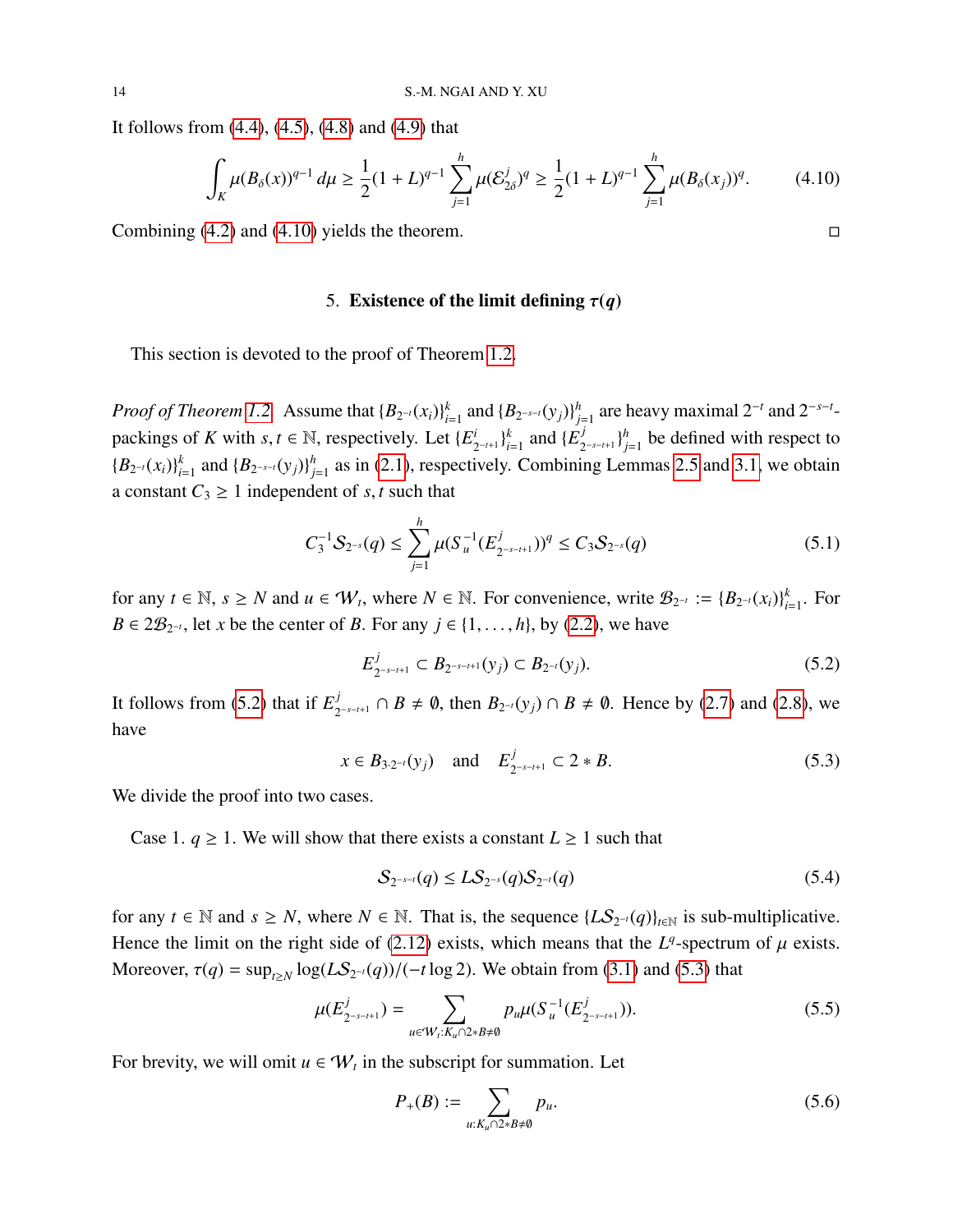Since  $x^q$  is convex for  $q \ge 1$ ,

<span id="page-14-0"></span>
$$
\mu(E_{2^{-s-t+1}}^j)^q = P_+(B)^q \bigg( \sum_{u: K_u \cap 2* B \neq \emptyset} \frac{p_u}{P_+(B)} \mu(S_u^{-1}(E_{2^{-s-t+1}}^j)) \bigg)^q \quad \text{(by (5.5))}
$$
\n
$$
\leq P_+(B)^{q-1} \sum_{u: K_u \cap 2* B \neq \emptyset} p_u \mu(S_u^{-1}(E_{2^{-s-t+1}}^j))^q \quad \text{(by (5.6) and Jensen's inequality)}.
$$
\n(5.7)

Summing over all  $E_2^j$  $j$ <sub>2<sup>-*s*−*t*+1</sub></sup> ∩ *B*  $\neq$  Ø, we have</sub>

<span id="page-14-1"></span>
$$
\sum_{j:E_{2^{-s-t+1}}^j \cap B \neq \emptyset} \mu(E_{2^{-s-t+1}}^j)^q \le P_+(B)^{q-1} \sum_{u: K_u \cap 2 * B \neq \emptyset} p_u \sum_{j:E_{2^{-s-t+1}}^j \cap B \neq \emptyset} \mu(S_u^{-1}(E_{2^{-s-t+1}}^j))^q \quad \text{(by (5.7))}
$$
\n
$$
\le P_+(B)^{q-1} \sum_{u: K_u \cap 2 * B \neq \emptyset} p_u \cdot C_3 S_{2^{-s}}(q) \quad \text{(by (5.1))}
$$
\n
$$
= C_3 S_{2^{-s}}(q) P_+(B)^q. \tag{5.8}
$$

For any *j* ∈ {1,...,*h*}, by [\(2.2\)](#page-3-2), we have *B*<sub>2</sub>-*s*−*t*(*x<sub>j</sub>*) ⊂  $E_2^j$  $\sum_{2^{-s-t+1}}^{j}$ . Summing over all *B* ∈ 2 $\mathcal{B}_{2^{-t}}$ , it follows from [\(5.8\)](#page-14-1) that

<span id="page-14-2"></span>
$$
\sum_{j=1}^{h} \mu(B_{2^{-s-t}}(y_j))^q \le \sum_{B \in 2\mathcal{B}_{2^{-t}}}\sum_{j:E_{2^{-s-t+1}}^j \cap B \neq \emptyset} \mu(E_{2^{-s-t+1}}^j)^q \le C_3 \mathcal{S}_{2^{-s}}(q) \sum_{B \in 2\mathcal{B}_{2^{-t}}} P_+(B)^q. \tag{5.9}
$$

Taking supremum on the left side of [\(5.9\)](#page-14-2), it follows from Proposition [2.4](#page-6-6) that

<span id="page-14-5"></span>
$$
S_{2^{-s-t}}(q) \leq C_2 C_3 S_{2^{-s}}(q) \sum_{B \in 2\mathcal{B}_{2^{-t}}} P_+(B)^q := c_3 S_{2^{-s}}(q) \sum_{B \in 2\mathcal{B}_{2^{-t}}} P_+(B)^q.
$$
 (5.10)

Note that diam( $K_u$ )  $\leq 2^{-t}$  for any  $u \in W_t$ . Hence for  $B \in 2\mathcal{B}_{2^{-t}}$ , if  $K_u \cap 2 * B \neq \emptyset$ , then by [\(2.8\)](#page-4-7), *K*<sup>*u*</sup> ⊂  $\frac{5}{2}$  $\frac{5}{2} * B$ . For any  $i \in \{1, ..., k\}$ , if  $E_2^i$  $\frac{i}{2^{-t+1}} \cap \frac{5}{2}$  $\frac{5}{2} * B \neq \emptyset$ , then it follows from [\(2.9\)](#page-4-4) that

<span id="page-14-3"></span>
$$
x_i \in \frac{7}{2} * B
$$
 and  $x \in B_{7 \cdot 2^{-t}}(x_i)$ , (5.11)

where *x* is the center of *B*. By Lemma [2.1\(](#page-5-0)c), the cardinality of any  $2^{-t}$ -packing of  $\frac{7}{2} * B$  is at most  $D_0$ <sup>7*p*</sup>. Hence  $\frac{5}{2} * B$  intersects at most  $D_0$ <sup>7*p*</sup> elements of {*E*<sup>*i*</sup><sub>2</sub>  $\binom{i}{2^{-t+1}}_{i}^{k}$ *k*<sub>i=1</sub>. Let *A*<sub>4</sub> := max $\{D_0^{q-1}\}$ <sup>*q*−1</sup>7<sup>*p*(*q*−1)</sup>, 1}. Since  $\frac{5}{2} * B \subset \bigcup_{i:\frac{5}{2} * B \cap E_{2^{-t+1}}^i \neq \emptyset} E_2^i$  $\sum_{2^{-t+1}}^{t}$ , it follows from Lemma [2.3](#page-6-0) that for  $q > 0$ ,

<span id="page-14-4"></span>
$$
P_{+}(B)^{q} \leq \left(\sum_{i:\frac{5}{2} \ast B \cap E_{2^{-t+1}}^{i} \neq \emptyset} \mu(E_{2^{-t+1}}^{i})\right)^{q} \leq A_{4} \sum_{i:\frac{5}{2} \ast B \cap E_{2^{-t+1}}^{i} \neq \emptyset} \mu(E_{2^{-t+1}}^{i})^{q}.
$$
 (5.12)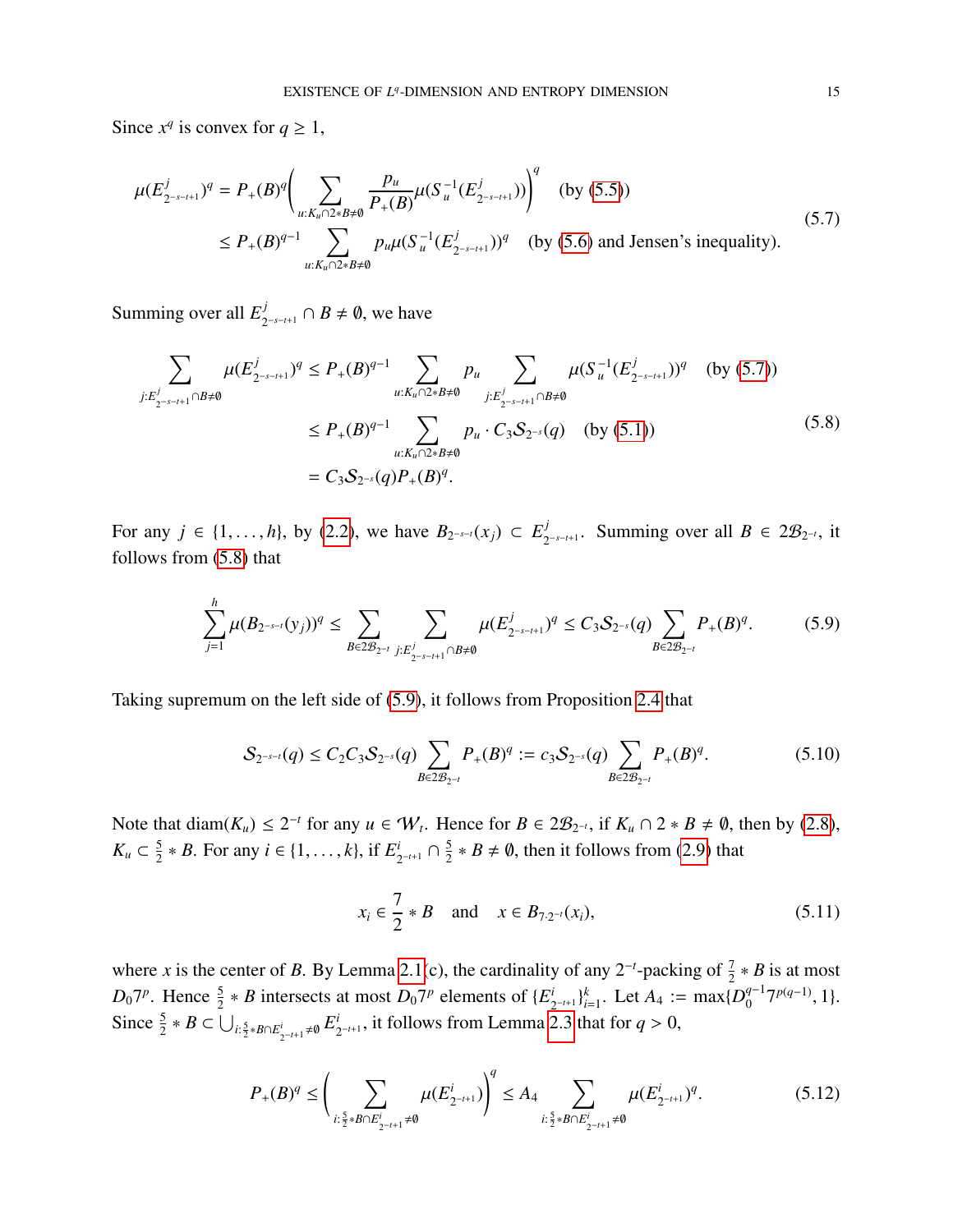By Lemma [2.1\(](#page-5-0)c), the cardinality of any 2<sup>-*t*</sup>-packing of  $B_{7.2^{-t}}(x_i)$  is at most  $D_0 7^p$ . In view of this and [\(5.11\)](#page-14-3), we see that  $E_3^i$  $i_{2^{-t+1}}$  intersects at most *D*<sub>0</sub>7<sup>*p*</sup> elements of 5*B*<sub>2</sub><sup>−*t*</sup>. Thus,

<span id="page-15-0"></span>
$$
\sum_{B \in 2\mathcal{B}_{2^{-t}}} P_{+}(B)^{q} \le A_{4} \sum_{B \in 2\mathcal{B}_{2^{-t}}}\sum_{i:\frac{5}{2} \ast B \cap E_{2^{-t+1}}^{i} \ne \emptyset} \mu(E_{2^{-t+1}}^{i})^{q} \quad \text{(by (5.12))}
$$
\n
$$
\le D_{0}A_{4}7^{p} \sum_{i=1}^{k} \mu(E_{2^{-t+1}}^{i})^{q}
$$
\n
$$
\le D_{0}A_{4}C_{1}^{q}7^{p} \sum_{i=1}^{k} \mu(B_{2^{-t}}(x_{i}))^{q} \quad \text{(by Proposition 2.2).}
$$
\n(5.13)

Taking supremum on the right side of [\(5.13\)](#page-15-0), we obtain from Proposition [2.4](#page-6-6) that

<span id="page-15-1"></span>
$$
\sum_{B \in 2\mathcal{B}_{2^{-t}}} P_+(B)^q \le D_0 A_4 C_1^q 7^p \mathcal{S}_{2^{-t}}(q) := c_4 \mathcal{S}_{2^{-t}}(q). \tag{5.14}
$$

Combining [\(5.10\)](#page-14-5) and [\(5.14\)](#page-15-1) yields [\(5.4\)](#page-13-7), where  $L := c_3 c_4 \ge 1$ .

Case 2.  $0 < q < 1$ . We will show that there exists a constant  $L \ge 1$  such that

<span id="page-15-5"></span>
$$
S_{2^{-s-t}}(q) \ge L^{-1} S_{2^{-s}}(q) S_{2^{-t}}(q)
$$
\n(5.15)

for any *t* ∈ N and *s* ≥ *N*, where *N* ∈ N. That is, the sequence  $\{L^{-1}S_{2^{-t}}(q)\}_{{t \in \mathbb{N}}}$  is super-multiplicative. Hence the limit on the right side of [\(2.12\)](#page-6-7) exists, which means that the  $L^q$ -spectrum of  $\mu$  exists. Moreover,  $\tau(q) = \inf_{t \ge N} \log(L^{-1}S_{2^{-t}}(q)) / (-t \log 2)$ . For  $B \in 2\mathcal{B}_{2^{-t}}$  and  $u \in \mathcal{W}_t$ , let

$$
w(u,B):=\sum_{j:B\cap E_{2^{-s-t+1}}^j\neq\emptyset}\mu(S_u^{-1}(E_{2^{-s-t+1}}^j))^q.
$$

Following [\[15\]](#page-25-3), we call a ball  $B \in 2\mathcal{B}_{2^{-t}}$  such that  $w(u, B)$  attains its maximum *q-heavy*. For each  $u \in W_t$ , we fix a *q*-heavy ball and denote it by  $H(u)$ . Note that for any  $u \in W_t$ , we have  $K_u \subset B_{2^{-t}}(y)$  for any  $y \in K_u$ . It follows from [\(5.2\)](#page-13-2) that if  $E_2^j$  $\sum_{2^{-s-t+1}}^{j}$  ∩  $K_u \neq \emptyset$ , then  $B_{2^{-t}}(y_j)$  ∩  $B_{2^{-t}}(y) \neq \emptyset$ . Hence by [\(2.7\)](#page-4-5), we have  $y_j \in B_{2^{-t+1}}(y)$ . By Lemma [2.1\(](#page-5-0)c), the cardinality of any  $2^{-t}$ -packing of  $B_{2^{-t+1}}(y)$  is at most  $D_0 2^p$ . Hence  $K_u$  intersects at most  $D_0 2^p$  elements of  $\{E_2^j\}$ 2 −*s*−*t*+1 } *h j*=1 . Combining this fact and [\(5.1\)](#page-13-6), we have for any  $u \in W_t$ ,

<span id="page-15-4"></span>
$$
D_0 2^p \sum_{j: H(u) \cap E_{2^{-s-t+1}}^j \neq \emptyset} \mu(S_u^{-1}(E_{2^{-s-t+1}}^j))^q \ge \sum_{j=1}^h \mu(S_u^{-1}(E_{2^{-s-t+1}}^j))^q \ge C_3^{-1} S_{2^{-s}}(q). \tag{5.16}
$$

It follows from  $(5.3)$  and  $(5.5)$  that

<span id="page-15-2"></span>
$$
\mu(E_{2^{-s-t+1}}^j) = \sum_{u: K_u \cap 2 \ast B \neq \emptyset} p_u \mu(S_u^{-1}(E_{2^{-s-t+1}}^j)) \ge \sum_{u: B = H(u)} p_u \mu(S_u^{-1}(E_{2^{-s-t+1}}^j)). \tag{5.17}
$$

Let

<span id="page-15-3"></span>
$$
P_{-}(B) := \sum_{u:B=H(u)} p_u.
$$
\n(5.18)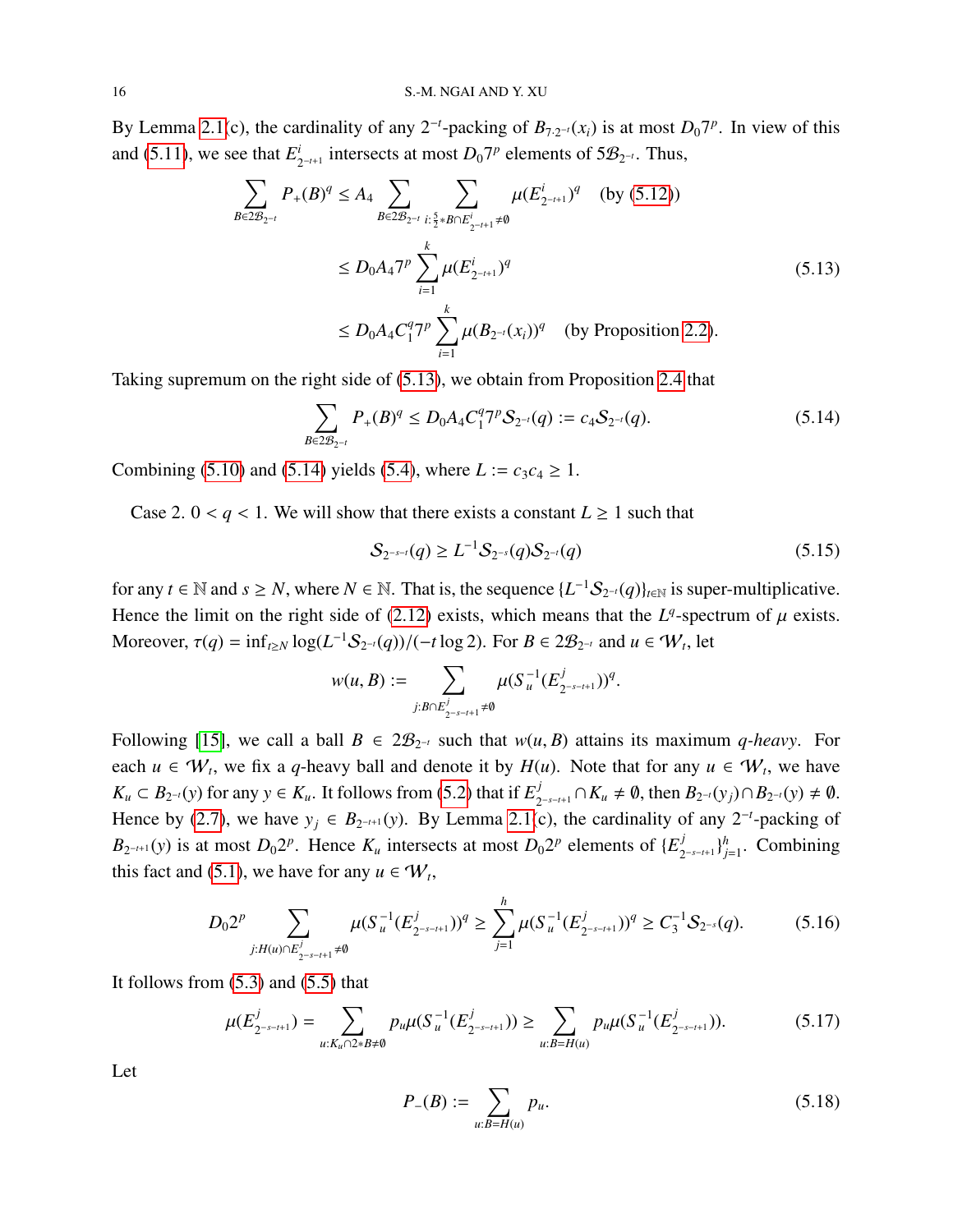Observe that  $x^q$  is concave for  $0 < q < 1$ . Hence

<span id="page-16-0"></span>
$$
\mu(E_{2^{-s-t+1}}^{j})^q \ge P_{-}(B)^q \bigg( \sum_{u:B=H(u)} \frac{p_u}{P_{-}(B)} \mu(S_u^{-1}(E_{2^{-s-t+1}}^{j})) \bigg)^q \text{ (by (5.17))}
$$
\n
$$
\ge P_{-}(B)^{q-1} \sum_{u:B=H(u)} p_u \mu(S_u^{-1}(E_{2^{-s-t+1}}^{j}))^q \text{ (by (5.18) and Jensen's inequality)}.
$$
\n(5.19)

Summing over all  $E_2^j$  $j$ <sub>2<sup>-*s*−*t*+1</sub></sup> ∩ *B*  $\neq$  Ø, we have</sub>

<span id="page-16-1"></span>
$$
\sum_{j:B \cap E_{2^{-s-t+1}}^j \neq \emptyset} \mu(E_{2^{-s-t+1}}^j)^q \ge P_-(B)^{q-1} \sum_{u:B=H(u)} p_u \sum_{j:B \cap E_{2^{-s-t+1}}^j \neq \emptyset} \mu(S_u^{-1}(E_{2^{-s-t+1}}^j))^q \quad \text{(by (5.19))}
$$
\n
$$
\ge P_-(B)^q \cdot D_0^{-1} C_3^{-1} 3^{-p} S_{2^{-s}}(q) \quad \text{(by (5.16))}.
$$
\n(5.20)

In view of [\(5.3\)](#page-13-3), if  $B \cap E_2^j$  $\mathcal{L}_{2^{-s-t+1}}$  ≠ 0, then  $x \in B_{3 \cdot 2^{-t}}(y_j)$ , where *x* is the center of *B*. By Lemma [2.1\(](#page-5-0)c), the cardinality of any 2<sup>-*t*</sup>-packing of  $B_{3 \cdot 2^{-t}}(y_j)$  is at most  $D_0 3^p$ . Hence  $E_2^j$  $\int_{2^{-s-t+1}}^{j}$  intersects at most  $D_0 3^p$  elements of  $2\mathcal{B}_{2^{-t}}$ . Summing over all  $B \in 2\mathcal{B}_{2^{-t}}$ , we have

<span id="page-16-2"></span>
$$
\sum_{B \in 2\mathcal{B}_{2^{-t}}}\sum_{j:B \cap E_{2^{-s-t+1}}^j \neq \emptyset} \mu(E_{2^{-s-t+1}}^j)^q \le D_0 3^p \sum_{j=1}^h \mu(E_{2^{-s-t+1}}^j)^q
$$
\n
$$
\le D_0 C_1^q 3^p \sum_{j=1}^h \mu(B_{2^{-s-t}}(y_j))^q \quad \text{(by Proposition 2.2)}
$$
\n
$$
\le D_0 C_1^q 3^p S_{2^{-s-t}}(q) \quad \text{(by Proposition 2.4)}.
$$
\n
$$
(5.21)
$$

We obtain from  $(5.20)$  and  $(5.21)$  that

<span id="page-16-4"></span>
$$
S_{2^{-s-t}}(q) \ge D_0^{-2} C_3^{-1} C_1^{-q} 3^{-2p} S_{2^{-s}}(q) \sum_{B \in 2\mathcal{B}_{2^{-t}}} P_{-}(B)^q := c_5^{-1} S_{2^{-s}}(q) \sum_{B \in 2\mathcal{B}_{2^{-t}}} P_{-}(B)^q.
$$
 (5.22)

We write  $B \sim \tilde{B}$  if  $\tilde{B} \in 2\mathcal{B}_{2^{-t}}$  and  $\tilde{B} \cap (2 * B) \neq \emptyset$ . It follows from [\(5.6\)](#page-13-5) and [\(5.18\)](#page-15-3) that

$$
\mu(B) \le P_+(B) \le \sum_{B \sim \tilde{B}} P_-(\tilde{B}).
$$

Hence it follows from Lemma [2.3](#page-6-0) that for  $0 < q < 1$ ,

$$
\mu(B)^q \leq \left(\sum_{B \sim \tilde{B}} P_{-}(\tilde{B})\right)^q \leq \sum_{B \sim \tilde{B}} P_{-}(\tilde{B})^q.
$$

Let  $\tilde{x}$  be the center of  $\tilde{B}$ . If  $\tilde{B} \cap 2 * B \neq \emptyset$ , then we obtain from [\(2.7\)](#page-4-5) that  $\tilde{x} \in 3 * B$ . By Lemma [2.1\(](#page-5-0)c), the cardinality of any 2<sup>-t</sup>-packing of 3  $*$  *B* is at most  $D_0 6^p$ . Hence 2  $*$  *B* intersects at most  $D_0 6^p$  elements of  $2\mathcal{B}_{2^{-t}}$ . Summing over all  $B \in 2\mathcal{B}_{2^{-t}}$ , we have

<span id="page-16-3"></span>
$$
\sum_{B \in 2\mathcal{B}_{2^{-l}}} \mu \left(\frac{1}{2} * B\right)^q \le \sum_{B \in 2\mathcal{B}_{2^{-l}}} \mu(B)^q \le \sum_{B \in 2\mathcal{B}_{2^{-l}}} \sum_{B \sim \tilde{B}} P_{-}(\tilde{B})^q \le D_0 6^p \sum_{\tilde{B} \in 2\mathcal{B}_{2^{-l}}} P_{-}(\tilde{B})^q.
$$
 (5.23)

Taking supremum on the left side of [\(5.23\)](#page-16-3), we obtain from Proposition [2.4](#page-6-6) that

<span id="page-16-5"></span>
$$
S_{2^{-t}}(q) \le D_0 C_2 6^p \sum_{B \in 2\mathcal{B}_{2^{-t}}} P_{-}(B)^q := c_6 \sum_{B \in 2\mathcal{B}_{2^{-t}}} P_{-}(B)^q.
$$
 (5.24)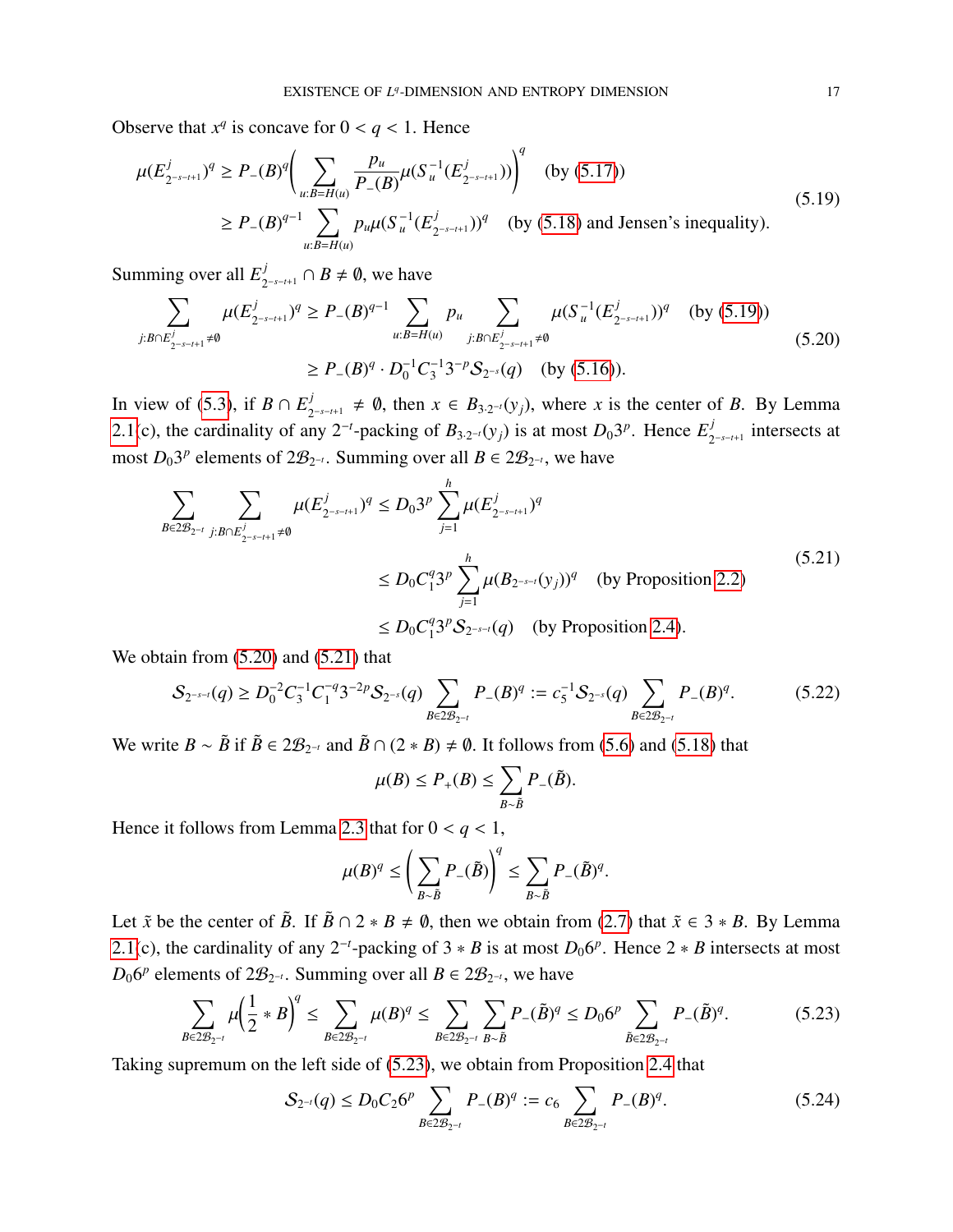Combining [\(5.22\)](#page-16-4) and [\(5.24\)](#page-16-5) yields [\(5.15\)](#page-15-5), where  $L := c_5 c_6 \ge 1$ .

<span id="page-17-0"></span>Combining Cases 1 and 2 proves that for  $q > 0$ , the limit defining  $\tau(q)$  exists. It now follows rectly from definition that for any  $q \in (0, \infty) \setminus \{1\}$ , the  $L^q$ -dimension of  $\mu$  exists. directly from definition that for any *q* ∈ (0, ∞) \ {1}, the *L*<sup>*q*</sup>-dimension of  $\mu$  exists.  $\Box$ 

## 6. Existence of the entropy dimension

In this section, by assuming that  $\mu$  is doubling, we extend the result concerning the existence of the entropy dimension in [\[15\]](#page-25-3) to complete smooth Riemannian manifolds. We first give an equivalent definition of the entropy dimension before proving Theorem [1.4.](#page-3-1)

Let  $\mu$  be a finite positive Borel measure on a Riemannian manifold with compact support  $K$ . Let  $\mathbb{E}_{2^{-t+2}} = \{\mathcal{E}^i_{2^{t}}\}$  $\sum_{2^{-t+1}}^{i}$  be a maximal 4(2<sup>-*t*</sup>)-partition of *K* with *t* ∈ N. Define

<span id="page-17-1"></span>
$$
h^*(\mu, \mathbb{E}_{2^{-t+2}}) := -\sum_{i=1}^k \mu(\mathcal{E}_{2^{-t+1}}^i) \log \mu(\mathcal{E}_{2^{-t+1}}^i).
$$
 (6.1)

For any  $x \in K$ , let  $\mathcal{E}_s^i$  $\sum_{2^{-t+1}}^{i} (x)$  be the set in  $\mathbb{E}_{2^{-t+2}}$  containing *x*, where *i* = *i<sub>x</sub>* ∈ {1, . . . , *k*}. It follows from  $(6.1)$  that

<span id="page-17-3"></span>
$$
h^*(\mu, \mathbb{E}_{2^{-t+2}}) = -\sum_{i=1}^k \int_{\mathcal{E}_{2^{-t+1}}^i} \log \mu(\mathcal{E}_{2^{-t+1}}^i) d\mu(x) = -\int_K \log \mu(\mathcal{E}_{2^{-t+1}}^i(x)) d\mu(x). \tag{6.2}
$$

Let

<span id="page-17-2"></span>
$$
h_t^*(\mu) := \inf \left\{ h^*(\mu, \mathbb{E}_{2^{-t+2}}) : \mathbb{E}_{2^{-t+2}} \text{ is a maximal } 4(2^{-t}) \text{-partition of } K \right\}. \tag{6.3}
$$

<span id="page-17-7"></span>**Proposition 6.1.** *Let*  $h_t^*(\mu)$  *be defined as in* [\(6.3\)](#page-17-2)*. Then the limit defining entropy dimension in* [\(1.3\)](#page-1-1) *exists if and only if* lim*t*→∞ *h* ∗ *t* (µ)/(*<sup>t</sup>* log 2) *exists. Moreover, if either limit exists, then*

<span id="page-17-6"></span>
$$
\dim_e(\mu) = \lim_{t \to \infty} \frac{h_t^*(\mu)}{t \log 2}.
$$
\n(6.4)

*Proof.* Assume that  $\varphi$  is a finite Borel  $\delta$ -partition of *K*, and the entropy dimension of  $\mu$  is defined as in [\(1.3\)](#page-1-1). For any  $\delta > 0$ , there exists a unique  $t = t(\delta) \in \mathbb{N}$  such that  $2^{-t-1} \leq \delta < 2^{-t}$ . For any  $\Omega^i$  and  $\Omega^i$  and  $\Omega^i$  and  $\Omega^i$  and  $\Omega^i$  and  $\Omega^i$  and  $\Omega^i$  and  $\Omega^i$  and  $\Omega^i$  and  $\Omega^i$  and  $\Omega$ E *i*  $\sum_{2^{-t+1}}^{i}$  ∈  $\mathbb{E}_{2^{-t+2}}$ , where  $i \in \{1, ..., k\}$ , we have by [\(2.6\)](#page-4-2) that diam( $\mathcal{E}_{2^{t+1}}^{i}$  $\sum_{2^{-t+1}}^{i}$   $\leq 2^{-t+2} \leq 8\delta$ . It follows from definition that

<span id="page-17-5"></span>
$$
h(\mu, 8\delta) \le h_t^*(\mu). \tag{6.5}
$$

On the other hand, for any  $x \in K$ , let  $P(x)$  be the set in  $P$  containing *x*. According to [\(6.2\)](#page-17-3),

<span id="page-17-4"></span>
$$
h(\mu, \mathcal{P}) = -\int_{K} \log \mu(P(x)) d\mu(x). \tag{6.6}
$$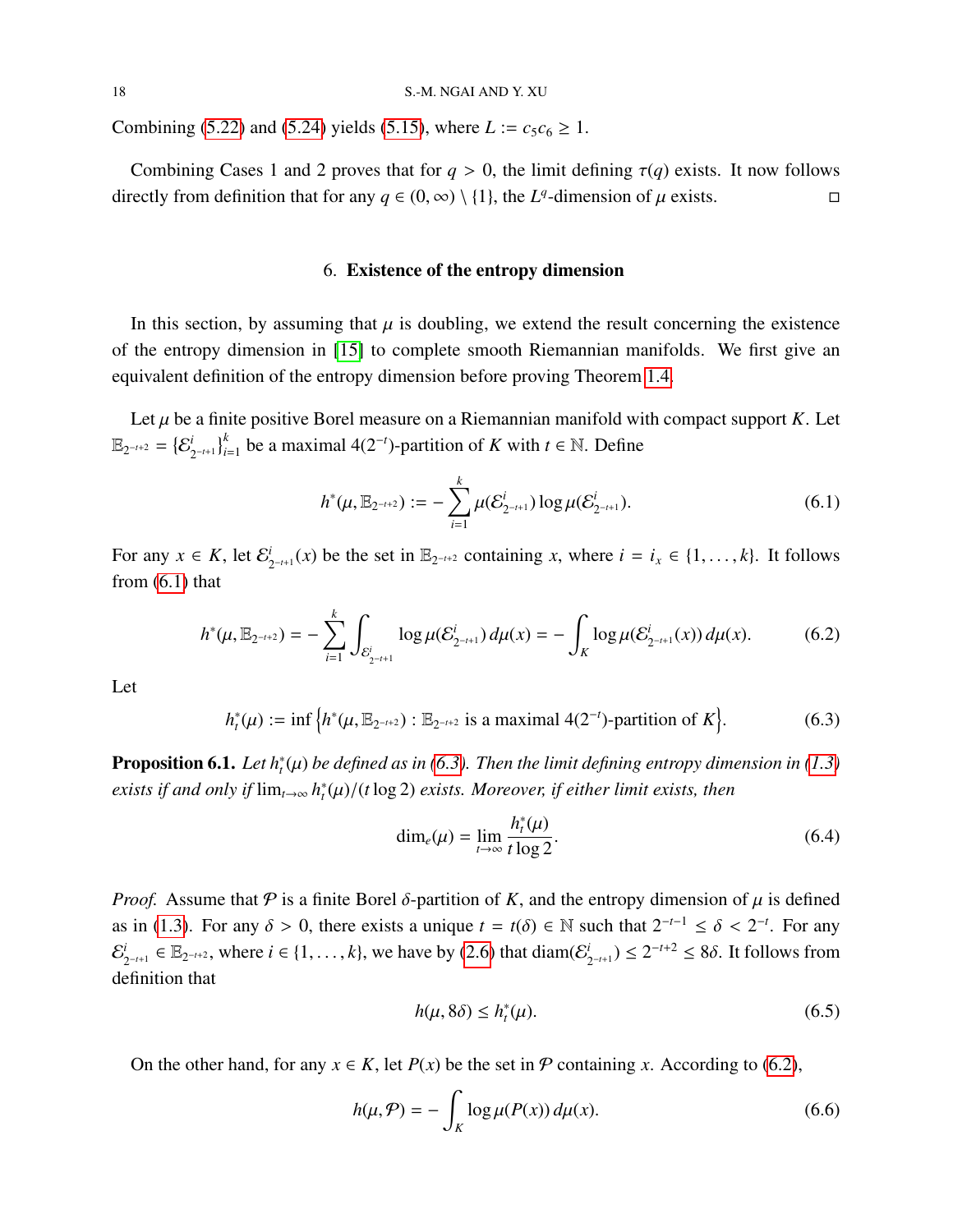For any  $x \in \mathcal{E}^i_{2^{-t+1}}$ , note that  $P(x) \cap \mathcal{E}^i_{2^{-t+1}} \neq \emptyset$ . Since diam( $P(x) \leq \delta < 2^{-t}$ , it follows from [\(2.10\)](#page-4-6) that *P*(*x*) ⊂ *B*<sub>3·2<sup>-*t*</sup>(*x<sub>i</sub>*). Let *C* ≥ 1 be a doubling constant of  $\mu$ . It follows from [\(1.5\)](#page-1-2), [\(2.2\)](#page-3-2) and [\(2.4\)](#page-4-1)</sub> that

<span id="page-18-0"></span>
$$
\mu(P(x)) \le \mu(B_{3\cdot 2^{-t}}(x_i)) \le C^{\log_2 \frac{3}{2}} \mu(B_{2^{-t}}(x_i)) \le C^{\log_2 \frac{3}{2}} \mu(E_{2^{-t+1}}^i) = C^{\log_2 \frac{3}{2}} \mu(E_{2^{-t+1}}^i).
$$
 (6.7)

Thus,

<span id="page-18-1"></span>
$$
\int_{K} \log \mu(P(x)) d\mu(x) = \sum_{i=1}^{k} \int_{\mathcal{E}_{2^{-i+1}}^{i}} \log \mu(P(x)) d\mu(x)
$$
\n
$$
\leq \sum_{i=1}^{k} \int_{\mathcal{E}_{2^{-i+1}}^{i}} (\log C^{\log_{2} \frac{3}{2}} + \log \mu(\mathcal{E}_{2^{-i+1}}^{i})) d\mu(x) \quad \text{(by (6.7))}
$$
\n
$$
\leq (\log_{2} 3 - 1) \log C + \sum_{i=1}^{k} \mu(\mathcal{E}_{2^{-i+1}}^{i}) \log \mu(\mathcal{E}_{2^{-i+1}}^{i}).
$$
\n(6.8)

It follows from  $(6.1)$ ,  $(6.3)$ ,  $(6.6)$  and  $(6.8)$  that

<span id="page-18-2"></span>
$$
h(\mu, \delta) \ge (1 - \log_2 3) \log C + h_t^*(\mu).
$$
 (6.9)

The proposition now follows by combining  $(6.5)$  and  $(6.9)$ .

<span id="page-18-4"></span>**Lemma 6.2.** *Let*  $h_t^*(\mu)$  *be defined as in* [\(6.3\)](#page-17-2)*. Then*  $f(a)$  *for any t* ∈ N,  $h_{t+1}^*(\mu) \leq h_t^*(\mu) + C^{\log_2 10}$ , where  $C \geq 1$  *is a doubling constant of*  $\mu$ ; *(b) there exists a constant*  $C_4 > 0$  *such that for any t*  $\in \mathbb{N}$ *,* 

$$
\left|h_t^*(\mu)+\int_K\log\mu(B_{2^{-t}}(x))\,d\mu\right|\leq C_4.
$$

*Proof.* Let  $\mathbb{E}_{2^{-t+2}} = {\{\mathcal{E}_{2^{-t+1}}^i\}}_{i=1}^k$ *k*<sub>2-*t*</sub>+1 = { $\mathcal{E}_{2^{-t+1}}^{j}$  = { $\mathcal{E}_{2^{-t}}^{j}$ }<sup>*h*</sup><sub>*j*</sub>  $j_{j=1}^h$  be arbitrary maximal 4(2<sup>-*t*</sup>) and 4(2<sup>-*t*-1</sup>)partitions of *K* with  $t \in \mathbb{N}$ , respectively. For any  $x \in K$ , let  $\mathcal{E}^i$ .  $\sum_{2^{-t+1}}^{i} (x)$  and  $\mathcal{E}_2^j$  $\int_{2^{-t}}^{J}(x)$  be the sets containing *x*, where  $i = i_x \in \{1, ..., k\}$  and  $j = j_x \in \{1, ..., h\}$ .

(a) Making use of [\(2.6\)](#page-4-2), we have diam( $\mathcal{E}^i$  $\sum_{2^{-t+1}}^{i}$  ≥ 2<sup>-t+2</sup>. It follows from [\(2.10\)](#page-4-6) that if  $\mathcal{E}_2^{i}$  $i$ <sub>2-*t*+1</sub> ∩ $\mathcal{E}_{2^{-t}}^{j}$  ≠  $\emptyset$ , then  $\mathcal{E}^i$  $\sum_{2^{-t+1}}^{i}$  ⊂ *B*<sub>5·2</sub>-*t*(*x<sub>j</sub>*). Hence for any *x* ∈  $\mathcal{E}_{2^{-t}}^{j}$ , we have

$$
\mathcal{E}_{2^{-t+1}}^i(x) \subset B_{5 \cdot 2^{-t}}(x_j).
$$

Combining this with  $(1.5)$ ,  $(2.2)$  and  $(2.4)$ , we get

<span id="page-18-3"></span>
$$
\mu(\mathcal{E}_{2^{-t+1}}^{i}(x)) \le \mu(B_{5\cdot 2^{-t}}(x_j)) \le C^{\log_2 10} \mu(B_{2^{-t-1}}(x_j)) \le C^{\log_2 10} \mu(E_{2^{-t}}^{j}) = C^{\log_2 10} \mu(\mathcal{E}_{2^{-t}}^{j}). \tag{6.10}
$$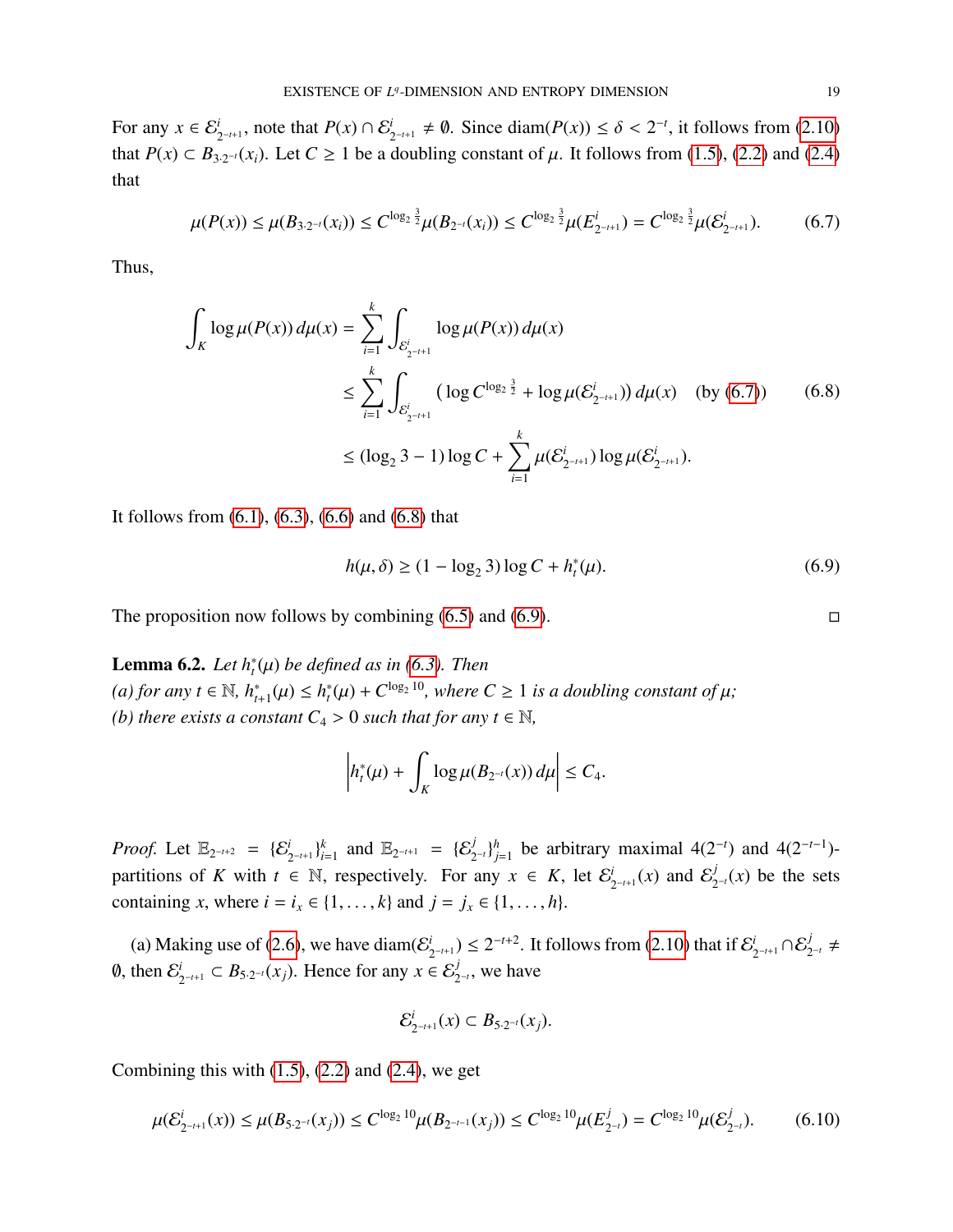Thus, for any  $t \in \mathbb{N}$ ,

<span id="page-19-0"></span>
$$
h^*(\mu, \mathbb{E}_{2^{-t+1}}) - h^*(\mu, \mathbb{E}_{2^{-t+2}}) = \sum_{j=1}^h \int_{\mathcal{E}_{2^{-t}}^j} \log \frac{\mu(\mathcal{E}_{2^{-t+1}}^i(x))}{\mu(\mathcal{E}_{2^{-t}}^j)} d\mu(x) \quad \text{(by (6.2))}
$$
  

$$
\leq \sum_{j=1}^h \int_{\mathcal{E}_{2^{-t}}^j} \frac{\mu(\mathcal{E}_{2^{-t+1}}^i(x))}{\mu(\mathcal{E}_{2^{-t}}^j)} d\mu(x)
$$
  

$$
\leq C^{\log_2 10} \quad \text{(by (6.10))}.
$$
 (6.11)

It follows from [\(6.11\)](#page-19-0) that

<span id="page-19-1"></span>
$$
h^*(\mu, \mathbb{E}_{2^{-t+1}}) \le h^*(\mu, \mathbb{E}_{2^{-t+2}}) + C^{\log_2 10}.
$$
 (6.12)

The result in (a) follows by  $(6.12)$  and  $(6.3)$ .

(b) For any  $x \in K$ , by [\(2.6\)](#page-4-2), we have diam( $\mathcal{E}^i$ .  $\sum_{2^{-t+1}}^{i} (x)$  ≤ 2<sup>-t+2</sup>. Hence  $\mathcal{E}_2^{i}$  ${}_{2^{-t+1}}^i(x)$  ⊂  $B_{2^{-t+2}}(x)$ . Combining this and [\(6.2\)](#page-17-3) for any  $t \in \mathbb{N}$ ,

<span id="page-19-2"></span>
$$
h^*(\mu, \mathbb{E}_{2^{-t+2}}) = -\int_K \log \mu(\mathcal{E}_{2^{-t+1}}^i(x)) d\mu(x) \ge -\int_K \log \mu(B_{2^{-t+2}}(x)) d\mu(x). \tag{6.13}
$$

For any integer  $m \geq 2$ , we have

<span id="page-19-4"></span>
$$
h^*(\mu, \mathbb{E}_{2^{-t+2}}) \ge h^*(\mu, \mathbb{E}_{2^{-t-m+2}}) - mC^{\log_2 10} \quad \text{(by (a))}
$$
  
\n
$$
\ge -\int_K \log \mu(B_{2^{-t-m+2}}(x)) d\mu - mC^{\log_2 10} \quad \text{(by (6.13))}
$$
  
\n
$$
\ge -\int_K \log \mu(B_{2^{-t}}(x)) d\mu - mC^{\log_2 10}.
$$
\n(6.14)

On the other hand, for any  $x \in \mathcal{E}_{2^{-t+1}}^i$ , it follows from [\(2.10\)](#page-4-6) that  $B_{2^{-t}}(x) \subset B_{3 \cdot 2^{-t}}(x_i)$ . Making use of [\(1.5\)](#page-1-2), [\(2.2\)](#page-3-2) and [\(2.4\)](#page-4-1), we have

<span id="page-19-3"></span>
$$
\mu(B_{2^{-i}}(x)) \le \mu(B_{2^{-i+2}}(x_i)) \le C^{\log_2 3} \mu(B_{2^{-i}}(x_i)) \le C^{\log_2 3} \mu(E_{2^{-i+1}}^i) = C^{\log_2 3} \mu(E_{2^{-i+1}}^i).
$$
 (6.15)

Thus,

<span id="page-19-5"></span>
$$
h^*(\mu, \mathbb{E}_{2^{-t+2}}) + \int_K \log \mu(B_{2^{-t}}(x)) d\mu = \sum_{i=1}^k \int_{\mathcal{E}_{2^{-t+1}}^i} \log \frac{\mu(B_{2^{-t}}(x))}{\mu(\mathcal{E}_{2^{-t+1}}^i)} d\mu \quad \text{(by (6.2))}
$$
  

$$
\leq \sum_{i=1}^k \int_{\mathcal{E}_{2^{-t+1}}^i} \frac{\mu(B_{2^{-t}}(x))}{\mu(\mathcal{E}_{2^{-t+1}}^i)} d\mu
$$
  

$$
\leq C^{\log_2 3} \quad \text{(by (6.15))}.
$$
 (6.16)

The result in (b) follows by taking infimum on the left sides of [\(6.14\)](#page-19-4) and [\(6.16\)](#page-19-5), and using [\(6.3\)](#page-17-2), where  $C_4 := \max\{C^{\log_2 3}, mC^{\log_2 2}\}$  $10$  > 0.

*Proof of Theorem [1.4.](#page-3-1)* Let  $\mathbb{E}_{2^{-t+2}} = {\{\mathcal{E}_{2^{-t+1}}^i\}}_i^k$  $\sum_{i=1}^{k}$  and  $\mathbb{E}_{2^{-s-t+2}} = {\sum_{2^{-s-t+1}}^{j}} \}_{j=1}^{h}$  $j_{j=1}^h$  be arbitrary maximal 4(2<sup>-*t*</sup>)</sub> and 4(2<sup>−</sup>*s*−*<sup>t</sup>* )-partitions of *<sup>K</sup>* with *<sup>s</sup>*, *<sup>t</sup>* <sup>∈</sup> <sup>N</sup>, respectively. We will show that there exists a constant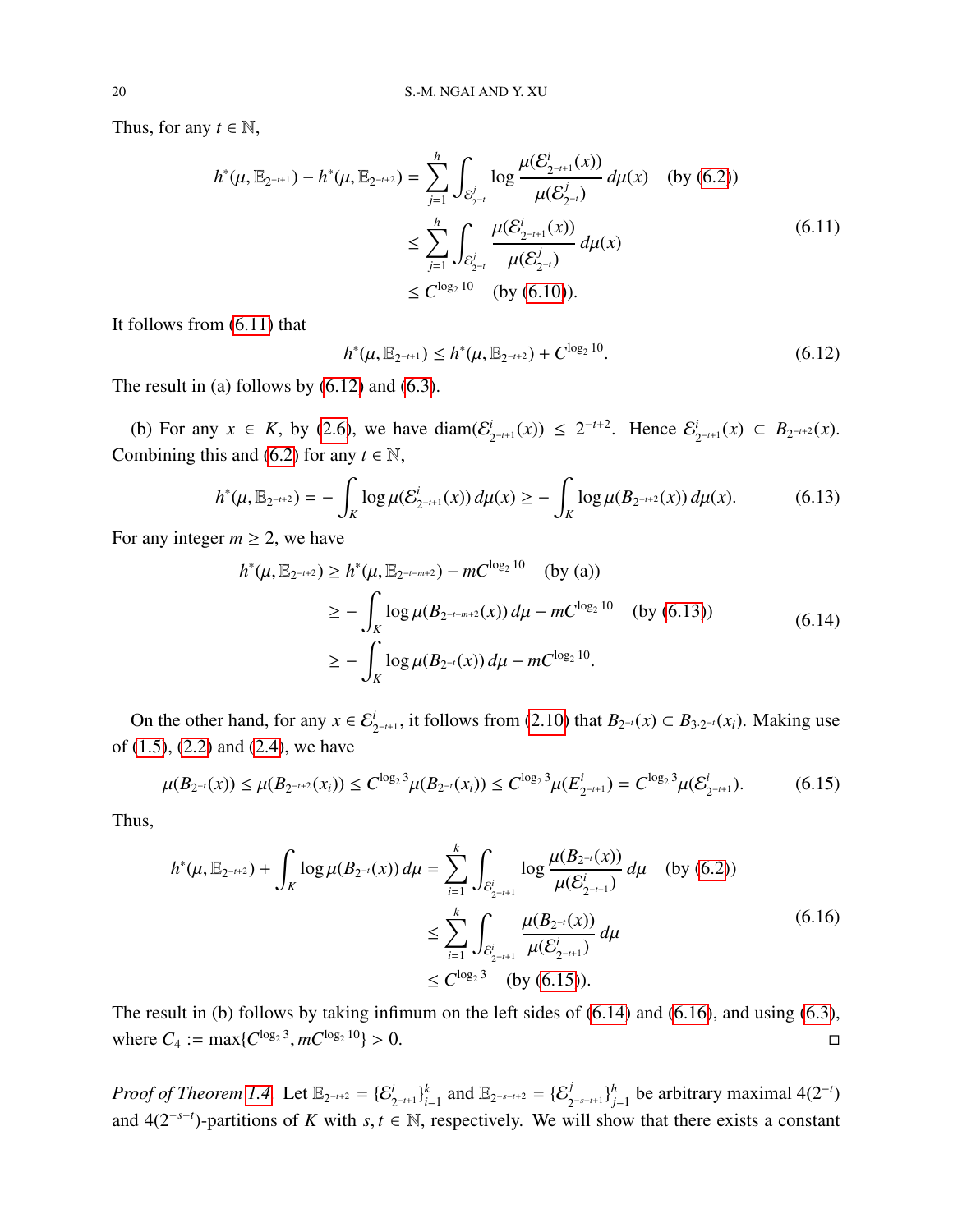$L > 0$  such that

<span id="page-20-6"></span>
$$
h_{s+t}^*(\mu) \ge h_s^*(\mu) + h_t^*(\mu) - L,\tag{6.17}
$$

for any *t* ∈ N and *s* ≥ *N*, where *N* ∈ N. That is, the sequence  $\{h_t^*(\mu) - L\}_{t \in \mathbb{N}}$  is super-additive. Hence the limit on the right side of [\(6.4\)](#page-17-6) exists. By Proposition [6.1,](#page-17-7) the entropy dimension of  $\mu$ exists. Moreover, dim<sub>*e*</sub> $(\mu)$  = sup<sub>*t*≥*N*</sub>  $\frac{h_t^*(\mu) - L}{t \log 2}$ . For  $E \in \mathbb{E}_{2^{-s-t+2}}$ , let

<span id="page-20-0"></span>
$$
P(E) := \sum_{u \in W_t: K_u \cap E \neq \emptyset} p_u.
$$
\n
$$
(6.18)
$$

For brevity, we will omit  $u \in W_t$  in the subscript for summation. Let  $f(x) := -x \log x$ . Then  $f(xy) = f(x)y + xf(y)$  for any  $x, y > 0$ . Letting  $x = P(E)$  and  $y = \mu(E)/P(E)$ , we have

$$
f(\mu(E)) = f(P(E)) \frac{\mu(E)}{P(E)} + P(E) f\left(\frac{\mu(E)}{P(E)}\right)
$$
  
=  $f(P(E)) \frac{\mu(E)}{P(E)} + P(E) f\left(\sum_{u: K_u \cap E \neq \emptyset} \frac{p_u}{P(E)} \mu(S_u^{-1}(E))\right)$  (by (3.1))  
=:  $f_1(E) + f_2(E)$ .

Hence by  $(6.1)$ ,

<span id="page-20-4"></span>
$$
h^*(\mu, \mathbb{E}_{2^{-s-t+2}}) = \sum_{E \in \mathbb{E}_{2^{-s-t+2}}} f(\mu(E)) = \sum_{E \in \mathbb{E}_{2^{-s-t+2}}} (f_1(E) + f_2(E)).
$$
 (6.19)

Observe that

<span id="page-20-1"></span>
$$
f_1(E) = -\mu(E) \log P(E). \tag{6.20}
$$

Making use of [\(2.6\)](#page-4-2), we have diam( $E$ )  $\leq 2^{-s-t+2} \leq 2^{-t+1}$ . It follows that  $E \subset B_{2^{-t+1}}(x)$  for any  $x \in E$ . Recall that diam( $K_u$ )  $\leq 2^{-t}$  for any  $u \in W_t$ . Hence if  $K_u \cap E \neq \emptyset$ , then  $K_u \cap B_{2^{-t+1}}(x) \neq \emptyset$ . Thus, by [\(2.8\)](#page-4-7),  $K_u$  ⊂  $B_{3 \cdot 2^{-t}}(x)$  ⊂  $B_{2^{-t+2}}(x)$ . It follows from [\(6.18\)](#page-20-0) that

<span id="page-20-2"></span>
$$
P(E) \le \mu(B_{2^{-t+2}}(x)).\tag{6.21}
$$

Summing over all  $E \in \mathbb{E}_{2^{-s-t+2}}$ , we get

<span id="page-20-5"></span>
$$
\sum_{E \in \mathbb{E}_{2^{-s-t+2}}} f_1(E) = - \sum_{E \in \mathbb{E}_{2^{-s-t+2}}} \int_E \log P(E) d\mu \quad \text{(by (6.20))}
$$
\n
$$
\geq - \int_K \log \mu(B_{2^{-t+2}}(x)) d\mu \quad \text{(by (6.21))}
$$
\n
$$
\geq h_{t-2}^*(\mu) - C_4 \quad \text{(by Lemma 6.2(b))}
$$
\n
$$
\geq h_t^*(\mu) - C_4 - 2C^{\log_2 10} \quad \text{(by Lemma 6.2(a))}.
$$
\n(6.22)

Since *f* is concave, we have

<span id="page-20-3"></span>
$$
f_2(E) \ge P(E) \sum_{u: K_u \cap E \neq \emptyset} \frac{p_u}{P(E)} f(\mu(S_u^{-1}(E))) = \sum_{u: K_u \cap E \neq \emptyset} p_u f(\mu(S_u^{-1}(E))). \tag{6.23}
$$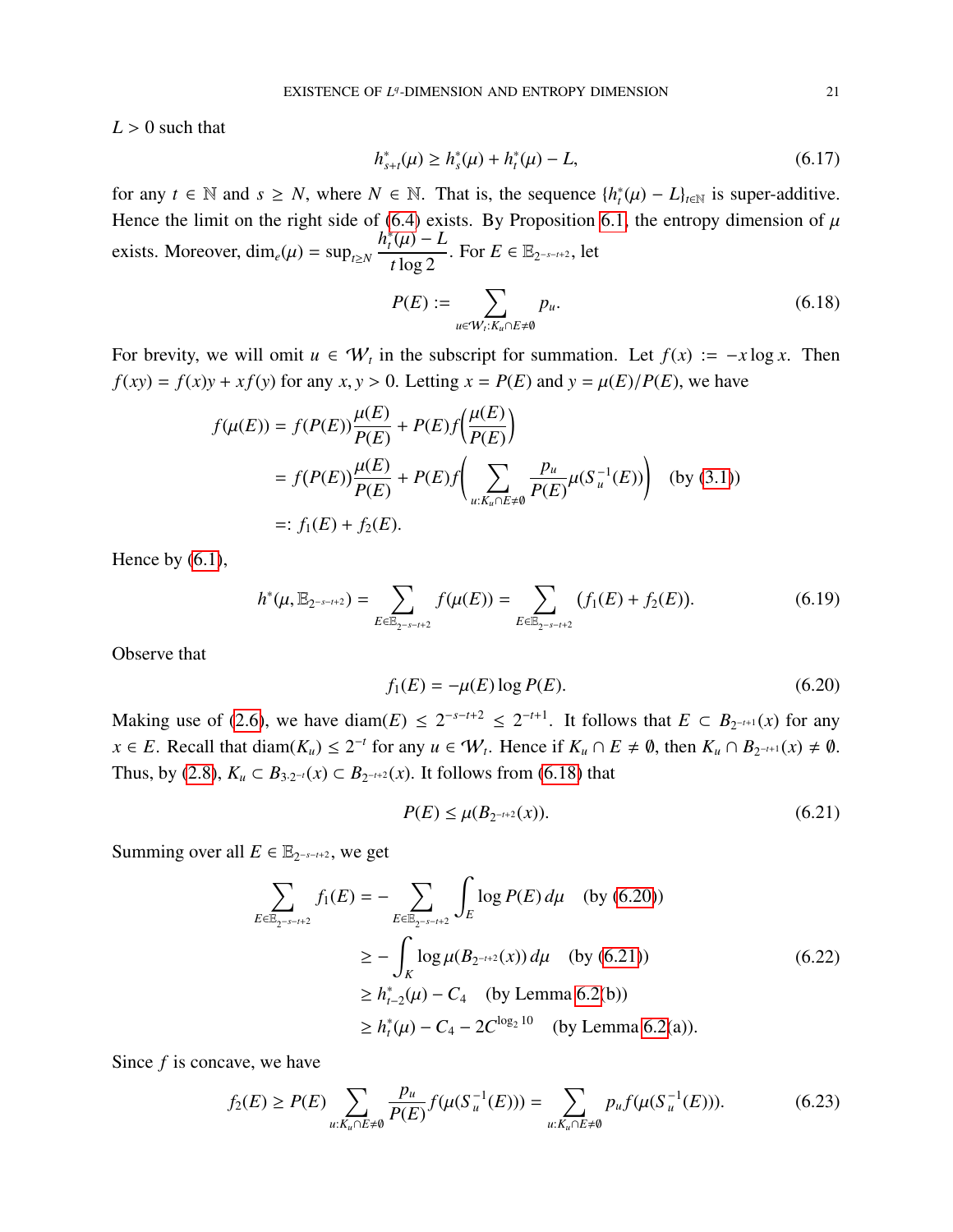Summing over all  $E \in \mathbb{E}_{2^{-s-t+2}}$ , and using [\(6.23\)](#page-20-3), we get

<span id="page-21-3"></span>
$$
\sum_{E \in \mathbb{E}_{2^{-s-t+2}}} f_2(E) \ge \sum_{E \in \mathbb{E}_{2^{-s-t+2}}} \sum_{u: K_u \cap E \ne \emptyset} p_u f(\mu(S_u^{-1}(E))) = \sum_{u \in W_t} p_u \sum_{E: K_u \cap E \ne \emptyset} f(\mu(S_u^{-1}(E))). \tag{6.24}
$$

By Lemma [3.1,](#page-10-3)  ${S}_{u}^{-1}(E) \cap K\}_{E \in \mathbb{E}_{2-s-t+2}}$  is a  $(Q, 2^{-s}, D)$ -good cover of *K* for any  $s \ge N$ , where  $Q > 0$ and  $D, N \in \mathbb{N}$ . Hence diam( $S_u^{-1}(E) \le Q \cdot 2^{-s}$ . Consequently, for any  $u \in W_t$  and  $x \in S_u^{-1}(E)$ ,

<span id="page-21-1"></span>
$$
S_u^{-1}(E) \subset B_{Q \cdot 2^{-s}}(x). \tag{6.25}
$$

Thus,

<span id="page-21-2"></span>
$$
\sum_{E: K_u \cap E \neq \emptyset} f(\mu(S_u^{-1}(E))) = -\sum_{E: K_u \cap E \neq \emptyset} \mu(S_u^{-1}(E)) \log \mu(S_u^{-1}(E))
$$
\n
$$
\geq -\sum_{E: K_u \cap E \neq \emptyset} \int_{S_u^{-1}(E)} \log \mu(B_{Q \cdot 2^{-s}}(x)) d\mu \quad \text{(by (6.25))}
$$
\n
$$
\geq -\int_K \log \mu(B_{Q \cdot 2^{-s}}(x)) d\mu.
$$
\n(6.26)

For  $Q > 0$ , there exists an integer  $m \ge 2$  such that  $Q \le 2^m$ . It follows from [\(6.26\)](#page-21-2) and Lemma [6.2](#page-18-4) that

<span id="page-21-4"></span>
$$
\sum_{E:K_u \cap E \neq \emptyset} f(\mu(S_u^{-1}(E))) \ge -\int_K \log \mu(B_{2^{m-s}}(x)) \, d\mu \ge h^*_{s-m}(\mu) - C_4 \ge h^*_{s}(\mu) - C_4 - mC^{\log_2 10}.\tag{6.27}
$$

Since  $\sum_{u \in W_t} p_u = 1$ , by [\(6.24\)](#page-21-3) and [\(6.27\)](#page-21-4), we have

<span id="page-21-5"></span>
$$
\sum_{E \in \mathbb{E}_{2^{-s-t+2}}} f_2(E) \ge h_s^*(\mu) - C_4 - mC^{\log_2 10}.
$$
 (6.28)

<span id="page-21-0"></span>Taking the infimum on the left side of [\(6.19\)](#page-20-4), and combining [\(6.22\)](#page-20-5) and [\(6.28\)](#page-21-5), we obtain [\(6.17\)](#page-20-6) with  $L := 2C_4 + (m+2)C^{\log_2 10}$  $> 0.$ 

### 7. Examples

In this section, we give some examples of self-conformal measures and doubling self-conformal measures defined on Riemannian manifolds.

Let  $\{f_i\}_{i=1}^{\ell}$  be a CIFS on a compact set  $W_0 \subset \mathbb{R}^n$ , i.e.,  $f_i$  is  $C^{1+\gamma}$  and there exists an open and connected set  $U_0 \supset W_0$  such that for any  $i \in \{1, \ldots, \ell\}$ ,  $f_i$  can be extended to an injective conformal map  $f_i: U_0 \to U_0$ . Let M be a complete *n*-dimensional smooth Riemannian manifold. Then there exists a diffeomorphism  $\varphi : U \to U_0$ , where  $U \subset M$  is open and connected. Let  $\mu_0$  be the unique self-conformal measure with compact support satisfying

<span id="page-21-7"></span>
$$
\mu_0 = \sum_{i=1}^{\ell} p_i \mu_0 \circ f_i^{-1}.
$$
\n(7.1)

Define

<span id="page-21-6"></span>
$$
S_i := \varphi^{-1} \circ f_i \circ \varphi : U \to S(U) \quad \text{for any } i \in \{1, \dots, \ell\},\tag{7.2}
$$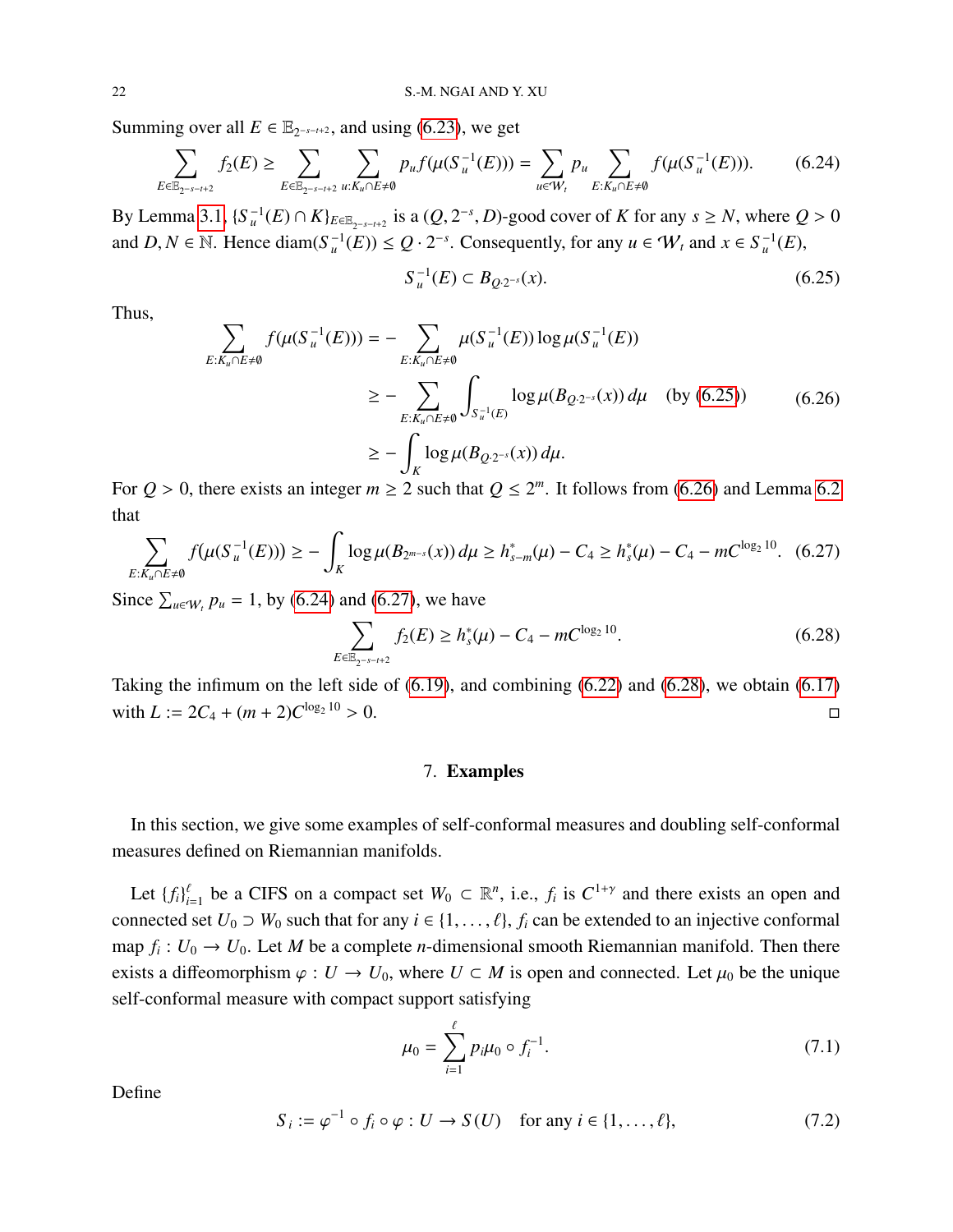and

<span id="page-22-0"></span>
$$
\mu := \mu_0 \circ \varphi. \tag{7.3}
$$

Then we have the following proposition.

<span id="page-22-2"></span>**Proposition 7.1.** Let M be a complete n-dimensional smooth Riemannian manifold, and  $U \subset M$ *be open and connected. Assume that*  $\{S_i\}_{i=1}^{\ell}$  *and*  $\mu$  *are defined as in* [\(7.2\)](#page-21-6) *and* [\(7.3\)](#page-22-0)*. Then*  $\{S_i\}_{i=1}^{\ell}$  *is*<br>*a GUES* and *I* and then mixty a sequence set of W  $\subseteq$  *U* angle that *S* (W)  $\subseteq$  *a* CIFS on U and there exists a compact set  $W \subset U$  such that  $S_i(W) \subset W$  for any  $i \in \{1, \ldots, \ell\}$ . *Moreover,*  $\mu$  *is the self-conformal measure generated by*  $\{S_i\}_{i=1}^{\ell}$ .

*Proof.* For any  $i \in \{1, ..., \ell\}$ , making use of [\(7.2\)](#page-21-6), we have

<span id="page-22-1"></span>
$$
S_i(U) = \varphi^{-1} \circ f_i \circ \varphi(U) = \varphi^{-1} \circ f_i(U_0) \subseteq \varphi^{-1}(U_0) = U.
$$
 (7.4)

Similar to [\(7.4\)](#page-22-1), there exists a compact set  $W \subset U$  such that  $\varphi(W) = W_0$  and  $S_i(W) \subset W$  for any  $i \in \{1, ..., \ell\}$ . Since  $\{f_i\}_{i=1}^{\ell}$  is a CIFS, it follows from the equality  $S'_i = f'_i$  $S_i$ <sup>'</sup> that  $S_i$  is a conformal  $C^{1+\gamma}$  diffeomorphism on *U* and  $0 < |\det S|$  $|f_i(x)| < 1$  for any  $x \in U$  and  $i \in \{1, ..., \ell\}$ . Hence  $\{S_i\}_{i=1}^{\ell}$ is a CIFS on *U*. It follows from [\(7.1\)](#page-21-7), [\(7.2\)](#page-21-6) and [\(7.3\)](#page-22-0) that

$$
\mu = \sum_{i=1}^{\ell} p_i \mu_0 \circ f_i^{-1} \circ \varphi = \sum_{i=1}^{\ell} p_i \mu_0 \circ \varphi \circ \varphi^{-1} \circ f_i^{-1} \circ \varphi = \sum_{i=1}^{\ell} p_i \mu \circ S_i^{-1}.
$$

The proposition follows by the uniqueness of self-conformal measure (see [\[9\]](#page-24-8)).  $\Box$ 

Suppose  $\mu_0$  is doubling. In the following proposition, we construct a class of examples of doubling self-conformal measures on Riemannian manifolds satisfying the hypotheses of Theorem [1.4.](#page-3-1)

<span id="page-22-5"></span>**Proposition 7.2.** Assume the same hypotheses of Proposition [7.1,](#page-22-2) and assume in addition that  $\mu_0$ *is doubling. Suppose that for any ball*  $B_r(x) \subset M$ , there exist two positive constants  $d_1$  and  $d_2$  such *that*

<span id="page-22-3"></span>
$$
B_{r_1}(\varphi(x)) \subset \varphi(B_r(x)) \subset B_{r_2}(\varphi(x)),\tag{7.5}
$$

*where*  $r_1$  *and*  $r_2$  *satisfy* 

$$
d_1 \leq \frac{r_1}{r} \leq \frac{r_2}{r} \leq d_2.
$$

*Then*  $\mu$  *is doubling.* 

*Proof.* Let  $C_0$  be a doubling constant of  $\mu_0$ . Note that there exists  $m \in \mathbb{N}$  such that

<span id="page-22-4"></span>
$$
r_2 \le \frac{d_2}{d_1} r_1 \le 2^m r_1. \tag{7.6}
$$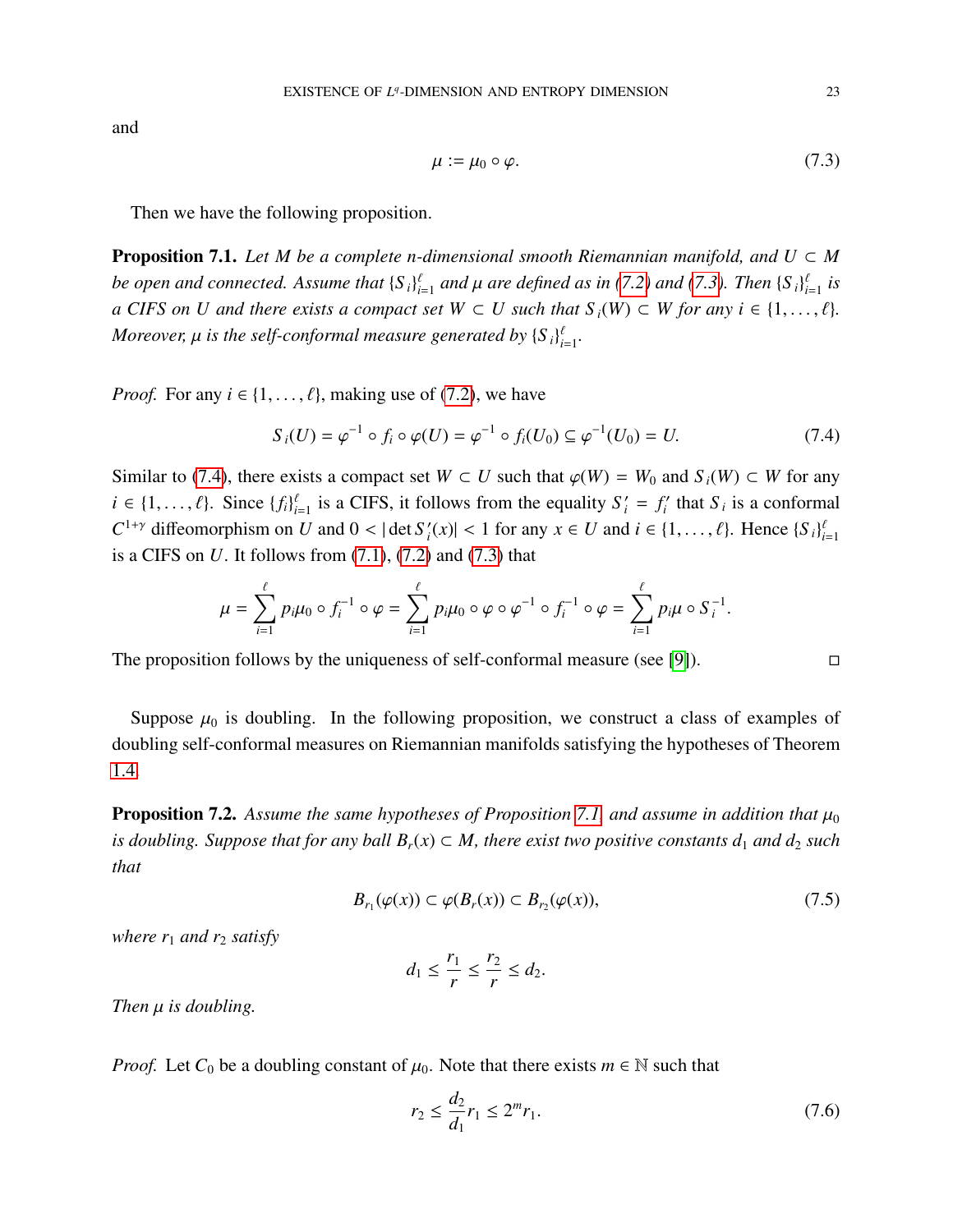Since  $\mu_0$  is doubling, for any  $B_r(x) \subset M$  we have

$$
\mu(B_{2r}(x)) = \mu_0 \circ \varphi(B_{2r}(x)) \quad \text{(by (7.3))}
$$
  
\n
$$
\leq \mu_0(B_{2r_2}(\varphi(x))) \quad \text{(by (7.5))}
$$
  
\n
$$
\leq \mu_0(B_{2^{m+1}r_1}(\varphi(x))) \quad \text{(by (7.6))}
$$
  
\n
$$
\leq C_0^{m+1} \mu_0(B_{r_1}(\varphi(x)))
$$
  
\n
$$
\leq C_0^{m+1} \mu(B_r(x)) \quad \text{(by (7.5))}.
$$

The proposition follows.  $\Box$ 

The following example is an actual case of Proposition [7.2.](#page-22-5)

Example 7.3. *Let*

$$
\mathbb{S}^n := \left\{ (x_1, \dots, x_{n+1}) \in \mathbb{R}^{n+1} : \sum_{i=1}^{n+1} x_i^2 = 1 \right\}
$$

*and*

$$
\mathbb{D}^n := \Big\{ (x_1, \ldots, x_n) \in \mathbb{R}^n : \sum_{i=1}^n x_i^2 < 1 \Big\}.
$$

Let  $\tilde{\mathbb{S}}^n$  be the lower hemisphere of  $\mathbb{S}^n$  and define the stereographic projection  $\varphi : \tilde{\mathbb{S}}^n \to \mathbb{D}^n$  as

$$
\varphi(x_1,\ldots,x_{n+1})=\frac{1}{1-x_{n+1}}(x_1,\ldots,x_n):=(u_1,\ldots,u_n).
$$

*Then*

$$
\varphi^{-1}(u_1,\ldots,u_n)=\frac{1}{|\mathbf{u}|^2+1}(2u_1,\ldots,2u_n,|\mathbf{u}|^2-1),
$$

*where*  $|\mathbf{u}|^2 = u_1^2 + \cdots + u_n^2$ . Let  $\{f_i\}_{i=1}^{\ell}$  be a CIFS with compact support on  $\mathbb{D}^n$  and  $S_i := \varphi^{-1} \circ f_i \circ \varphi$ *for any i* ∈ {1,...,  $\ell$ }. By Proposition [7.1,](#page-22-2)  $\{S_i\}_{i=1}^{\ell}$  is a CIFS with compact support on  $\tilde{S}^n$ . It is *well known that*  $\varphi$  *is conformal. Let*  $B_r(x)$  ⊂  $\tilde{S}^n$  *and*  $B_{r'}(\varphi(x))$  *be its image on*  $\mathbb{D}^n$ *. Then a simple calculation shows that*  $1 < r/r' < 2$ .

Remark 7.4. *One can use Proposition [7.1](#page-22-2) to construct CIFSs and self-conformal measures on Riemannian manifolds by making use of CIFSs on* R *n (see [\[12,](#page-24-9) [17\]](#page-25-4)).*

### Appendix A.

For completeness, we include the proof that each metric measure space carrying a doubling measure must be doubling, and the proof of Lemma [2.3.](#page-6-0)

<span id="page-23-0"></span>**Proposition A.1.** *Let*  $(X, \rho, \mu)$  *be a metric measure space and*  $\mu$  *be doubling. Then* X *is doubling.*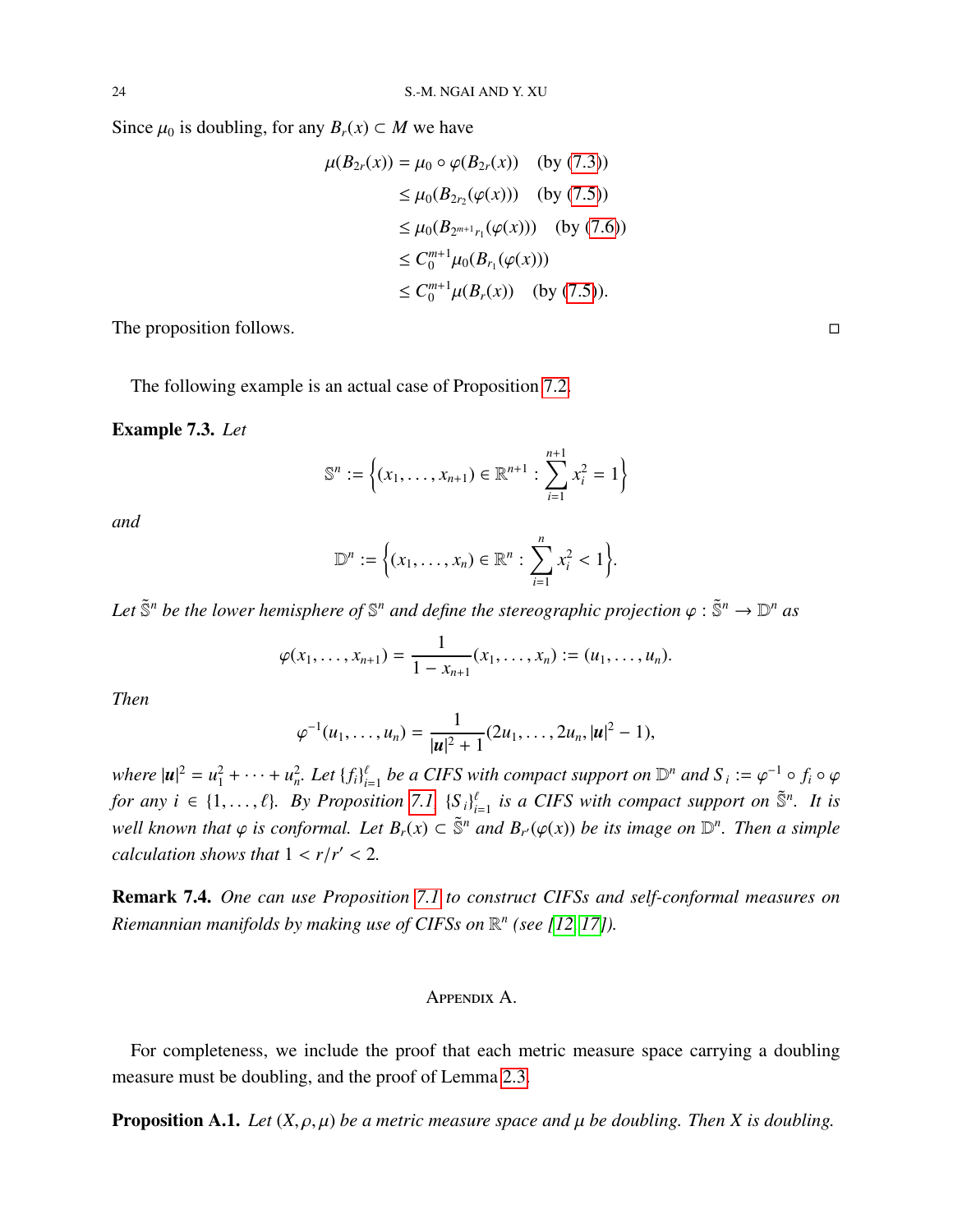*Proof.* For any  $x \in X$ , let B be a maximal (*r*/2)-packing of  $B_{2r}(x)$ . Then 2B covers  $B_{2r}(x)$  and  $\bigcup_{B \in \mathcal{B}} B \subset B_{5r/2}(x)$ . We denote the ball in *B* whose measure is the smallest by  $B_{r/2}(\tilde{x})$ , where  $\tilde{x} \in \tilde{B}$ *B*<sub>2*r*</sub>(*x*). If there are more than one such ball, we choose one arbitrarily. It follows that  $d(x, \tilde{x}) \leq 2r$ . Thus,  $B_{5r/2}(x) \subset B_{9r/2}(\tilde{x})$ . Let *C* be a doubling constant of  $\mu$ . Then

$$
\#\mathcal{B}\cdot\mu(B_{\frac{r}{2}}(\tilde{x}))\leq \sum_{B\in\mathcal{B}}\mu(B)\leq\mu(B_{\frac{5}{2}r}(x))\leq\mu(B_{\frac{9}{2}r}(\tilde{x}))\leq C^9\mu(B_{\frac{r}{2}}(\tilde{x})),
$$

Hence  $\#B \leq C^9$ , proving that *X* is doubling.

*Proof of Theorem [2.3.](#page-6-0)* We assume  $\sum_{i=1}^{k} a_i > 0$ ; otherwise the inequality holds trivially. For  $0 < a_i$  $q \leq 1$ , since  $\frac{a_i}{r}$  $\sum_{i=1}^k a_i$  $\leq 1$ , we have  $\left( \frac{a_i}{b_i} \right)$  $\sum_{i=1}^k a_i$ !*q*  $\geq \frac{a_i}{a_i}$  $\frac{a_i}{\sum_{i=1}^k a_i}$ , where  $i \in \{1, ..., k\}$ . Summing over all  $i \in \{1, \ldots, k\}$ , we have *k k*

$$
\sum_{i=1}^k \frac{a_i^q}{\left(\sum_{i=1}^k a_i\right)^q} \ge \sum_{i=1}^k \frac{a_i}{\sum_{i=1}^k a_i} = 1.
$$

Hence  $\left(\sum_{i=1}^{k} a_i\right)^q \le \sum_{i=1}^{k} a_i^q$  $\int_{i}^{q}$ . For *q* > 1, it follows from Hölder's inequality that

$$
\left(\sum_{i=1}^k a_i\right)^q \le k^{q-1} \sum_{i=1}^k a_i^q.
$$

The asserted inequality follows.

### **REFERENCES**

- <span id="page-24-3"></span>[1] J. M. Barbaroux, F. Germinet and S. Tcheremchantsev, Generalized fractal dimensions: equivalences and basic properties, *J. Math. Pures Appl. (9)* 80 (2001), 977–1012.
- [2] F. Baudoin and N. Garofalo, Perelman's entropy and doubling property on Riemannian manifolds, *J. Geom. Anal.* 21 (2011), 1119–1131.
- <span id="page-24-5"></span>[3] M. Berger, *A Panoramic view of Riemannian geometry*, Springer-Verlag, Berlin, 2003.
- <span id="page-24-4"></span>[4] F. Germinet and S. Tcheremchantsev, Generalized fractal dimensions on the negative axis for compactly supported measures, *Math. Nachr.* 279 (2006), 543–570.
- [5] A. A. Grigor'yan, The heat equation on noncompact Riemannian manifolds, (Russian) *Mat. Sb.* 182 (1991), 55–87; translation in *Math. USSR-Sb.* 72 (1992), 47–77.
- <span id="page-24-2"></span>[6] M. Guysinsky and S. Yaskolko, Coincidence of various dimensions associated with metrics and measures on metric spaces, *Discrete Contin. Dyn. Syst.* 3 (1997), 591–603.
- <span id="page-24-6"></span>[7] J. Heinonen, *Lectures on analysis on metric spaces*, Springer-Verlag, New York, 2001.
- <span id="page-24-1"></span>[8] H. G. E. Hentschel and I. Procaccia, The infinite number of generalized dimensions of fractals and strange attractors, *Phys. D* 8 (1983), 435–444.
- <span id="page-24-8"></span>[9] J. E. Hutchinson, Fractals and self-similarity, *Indiana Univ. Math. J.* 30 (1981), 713–747.
- <span id="page-24-7"></span>[10] A. Käenmäki, T. Rajala and V. Suomala, Local homogeneity and dimensions of measures, Ann. Sc. Norm. Super. *Pisa Cl. Sci. (5)* 16 (2016), 1315–1351.
- <span id="page-24-0"></span>[11] K.-S. Lau and S.-M. Ngai, Multifractal measures and a weak separation condition, *Adv. Math.* 141 (1999), 45–96.
- <span id="page-24-9"></span>[12] K.-S. Lau, S.-M. Ngai and X.-Y. Wang, Separation conditions for conformal iterated function systems, *Monatsh. Math.* 156 (2009), 325–355.